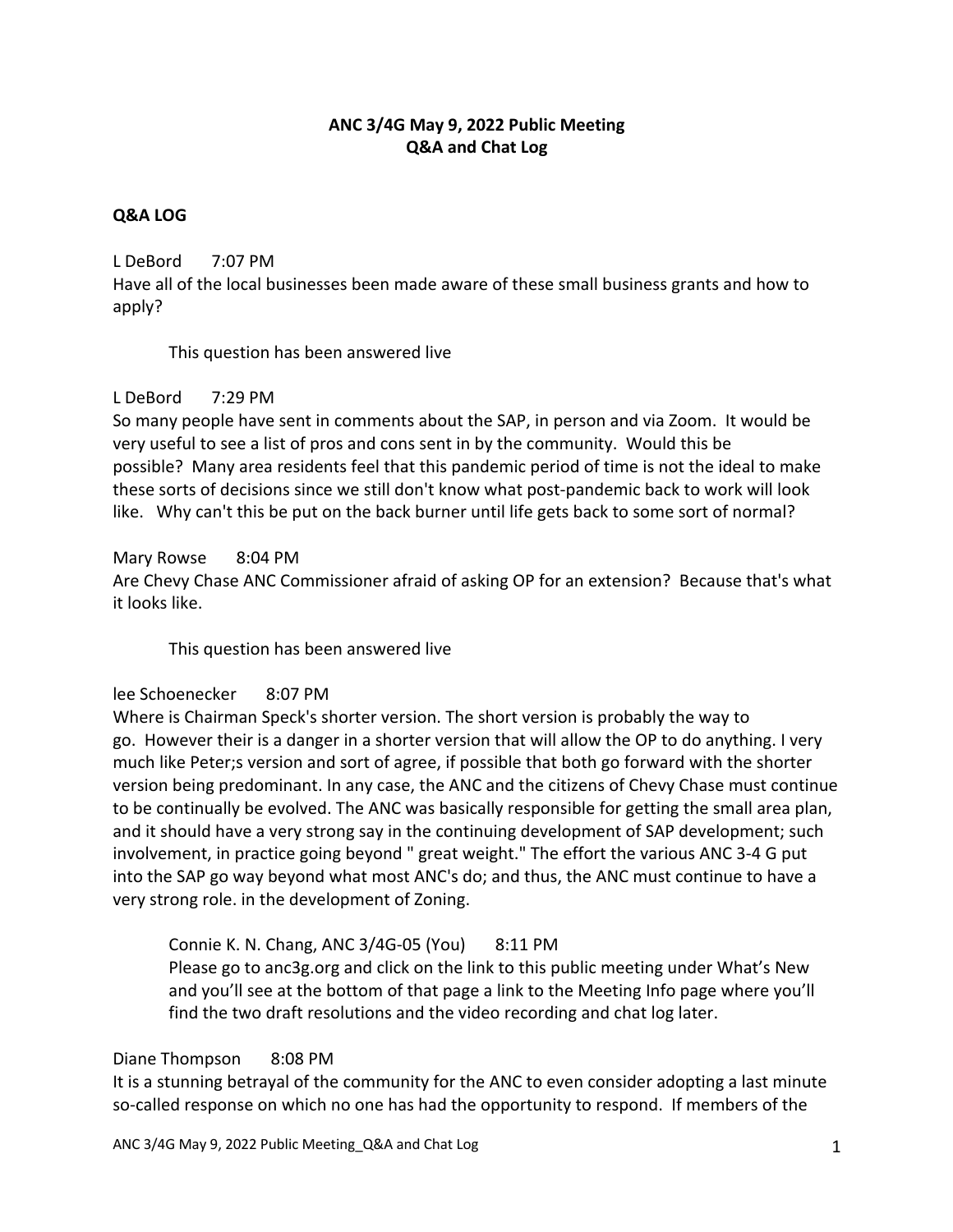ANC had the opportunity to consider and respond to Mr. Speck's aternative then so should the community. Everyone knew what the deadlines were…seemingly Comm. Gosselin and the colleagues he worked with were the only ones who took those deadlines and the need for community involvement seriously. It definitely feels like this processed is being hijacked and there is no reasonable explanation for why this is happeneing. The specificity and detail is the only way this community has any effective say in this process.

lee Schoenecker 8:08 PM Lee Schoenecker,

Pat Roth 8:15 PM

Has the ANC asked for an extension for the comment period ?

#### lee Schoenecker 8:17 PM

Excuse my spelling above. Again, I very much like what Peter has done. Yet, I think we should go with the shorter version, but Peter's version should sort of be an additional set of comments to the main shorter version; and that further, Peter's substance become a very important part of the ensuing process.

## lee Schoenecker 8:25 PM

OK, you have reached out, by you have done that remotely. Needed are public meetings at the Chevy Chase Center in combination with further outreach zoom meetings. The problem with remote outreach is that it is remote, and that is one of the reasons whey people are saying that what the ANC has been doing is not responsive. The "devil is the nature of remote communication" without primary, in-person involvement of the public, including those who are most directly involved. Lee Schoenecker

## lee Schoenecker 9:05 PM

Chairman Speck: Could you very basically, outline the process as you have personnally outlined tome. Your outlining of the process might help people to understand that there is a lot of process ahead for substantive input. Lee Schoenecker

## Thomas Orgren 9:22 PM

Has Attachement 1 been run past people familiar with the economics of constructing affordable housing? in the 4/22 ANC meeting your expert witnesses testified that 80 units was the minimum for a non-profit development. Is this size building possible at the Community Core location with the combination of massing, parking requirements, and design guidelines set out in the longer form of the resolution?

## **CHAT LOG**

19:07:56 From Allen Seeber to Everyone:

FYI: Zoom updates interrupted connection; leave and return to resolve.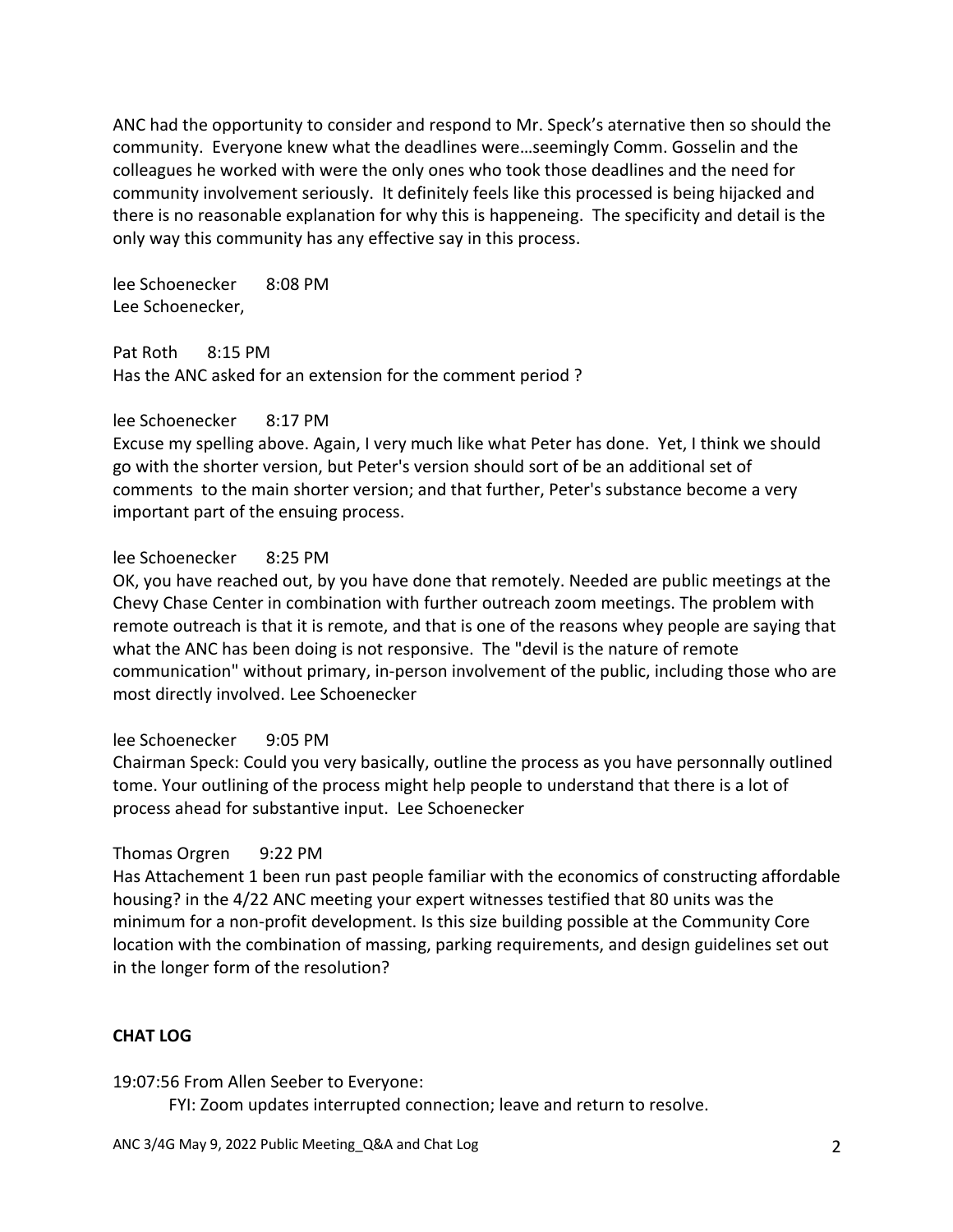19:09:19 From jerry malitz to Everyone:

i dont see anything in the chat

19:09:48 From Randy Speck to Everyone:

The link to request an application for DSLBD''s Robust Retail Grant is https://bit.ly/3LWLHbi. The link to attend the National Park Service's May 24th meeting on a proposed Military Road Trail for pedestrians and bicyclists is https://bit.ly/3LWLHbi. The meeting begins at 6:30.

19:10:05 From Randy Speck to Everyone:

The link to the Commission's draft resolutions on the CCSAP that may be discussed at tonight's meeting is https://anc3g.org/agenda/anc-3-4g-public-meeting-on-may-9-2022-at-7 pm-via-zoom-registration-required/.

# 19:11:58 From Michael Zeldin to Everyone:

APPLICATIONS NOW OPEN!

The Encore Program engages and supports DC's creative community by funding creative events in all 4 quadrants of the District of Columbia. The purpose of the Encore program is to employ and invest in local talent, event producers, entrepreneurs, creatives, content makers, and District businesses that help sustain the creative economy in Washington, DC and contribute to the vibrancy of our great city.

Learn more about and apply at theencoredc.com.

REGISTER FOR AN INFORMATION SESSION Information sessions are held virtually.

Wednesday, May 11, 2022 @ 12:00 PM Wednesday, May 11, 2022 @ 5:00 PM

For other inquiries, contact encore@dc.gov and a member of our team will get back to you.

# 19:12:45 From Michael Zeldin to Everyone:

Encore program registration https://app.smartsheet.com/b/form/d3160e63626d4e5e9cc449fc5b5fdb40

19:14:03 From Pat Roth to Everyone:

With regard to the SAP, I am writing to object to Randy Speck putting aside the recommendations of the residents of 3G06, their Commissioner Peter Gosselin and other commissioners. Residents worked for 8 weeks with our commissioner to put our recommendations together.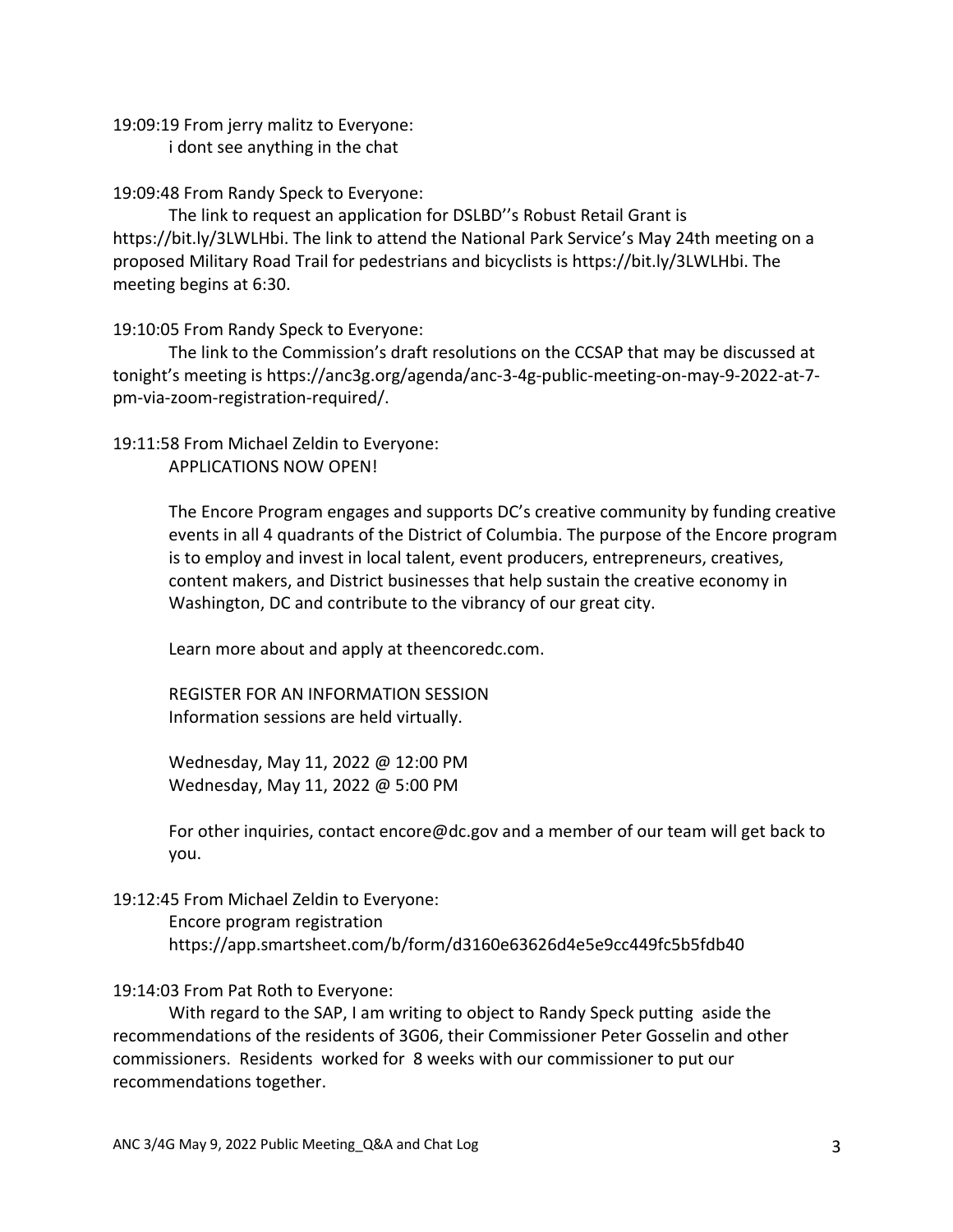We were informed by our Commissioner, Peter Gosselin, that Randy Speck would replace our recommendations with those of his own.

19:25:25 From Michele Wolin to Everyone:

Are there comments in the chat? I don't see any.

19:25:49 From Mara Verheyden-Hilliard to Everyone:

Where has that shorter draft been posted for community input prior to tonight? Who wrote it?

19:26:14 From Connie K. N. Chang, ANC 3/4G-05 to Everyone: Yes, the shorter version is posted. See link that Randy put up above

19:26:22 From Randy Speck to Everyone:

The link to the Commission's draft resolutions on the CCSAP that may be discussed at tonight's meeting is https://anc3g.org/agenda/anc-3-4g-public-meeting-on-may-9-2022-at-7 pm-via-zoom-registration-required/.

19:26:36 From Mara Verheyden-Hilliard to Everyone: How long ago was that posted?

19:27:28 From Michele Wolin to Everyone: Is it really impossible to ask OP to move its arbitrary deadline of May 13?

19:32:17 From Robert Sterne to Everyone: Specificity in the SAP is critical according to the attorney and expert I have consulted.

19:34:30 From Thomas Orgren to Everyone: Can the Commissioners point to similar levels of detail in other DC Small Area Plans?

19:35:09 From Kathleen Le Dain to Host and Panelists:

I agree that the substitute resolution does not have sufficient detail to protect and preserve our Chevy Chase neighborhood.

19:35:42 From Andrea Rosen to Host and Panelists:

I appreciate what Peter is saying, but I think the resolution he drafted over-reaches, with regard to setting rules for set-backs and the like and also affordability / density trade-offs. The Council is likely to pass Janeese's bill for a Green New Deal for Affordable Housing that our SAP should coordinate with.

19:36:57 From Mary Rowse to Everyone:

I don't believe I'm hearing that the ANC can't ask/demand an extension on SAP comments? Then REJECT the SAP tonight.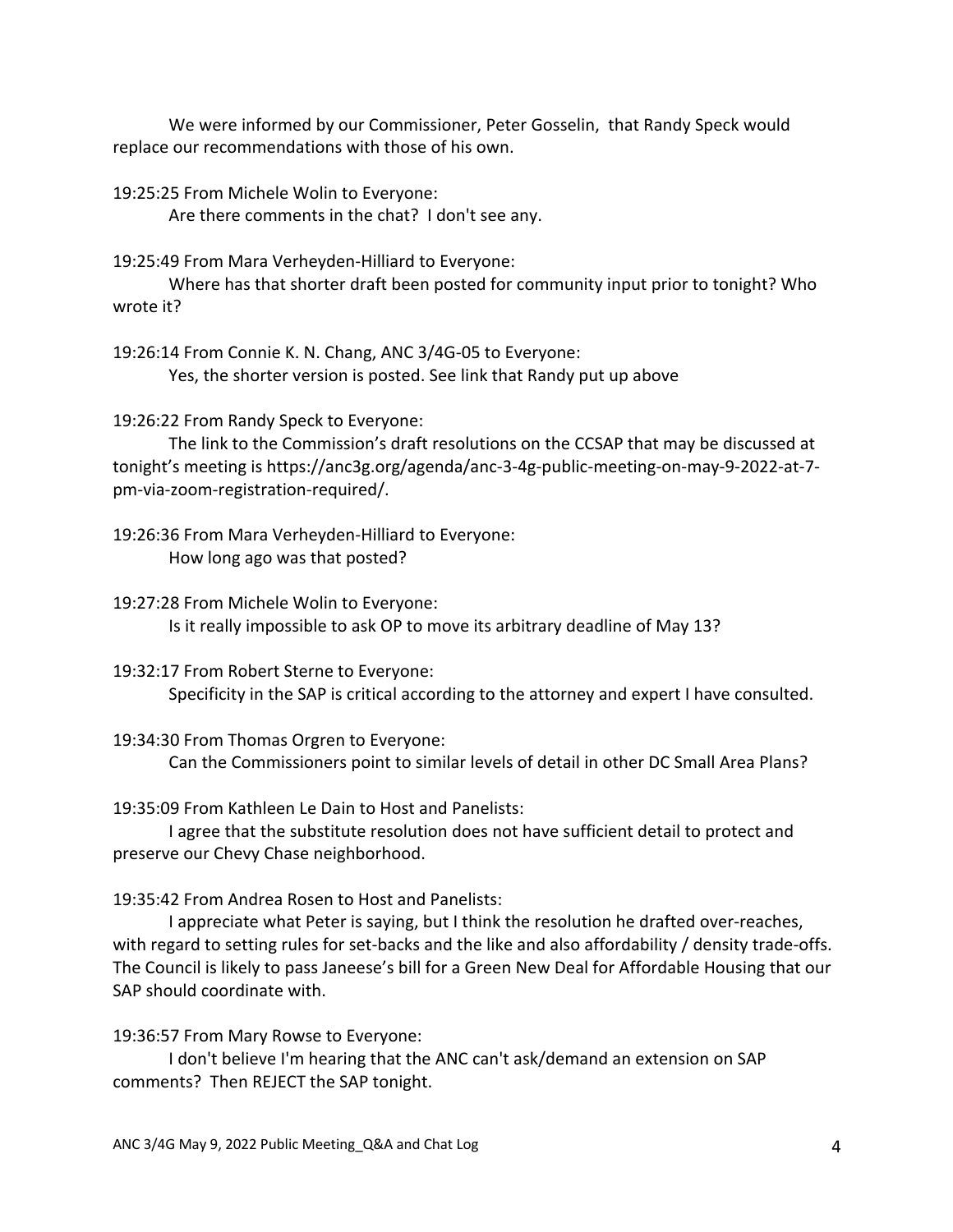#### 19:37:08 From Robert Sterne to Everyone:

OP has run an incompetent SAP process according to local and national standards

#### 19:38:06 From Stuart Miles-McLean to Everyone:

Our personal experience before the BZA made it obvious that there is a problematic revolving door amongst the zoning folks, the Office of Planning, and the developers. You MUST be specific and detailed. If you give the developers and their cronies in the City Gov't an inch, they will take a mile.

## 19:38:17 From Mara Verheyden-Hilliard to Everyone:

This SAP is stunningly empty. It is really a brochure with rhetoric and no granular detail or binding constraints or requirements. It doesn't look like other SAPs. So what it does is open up the path to a developer's land-grab in Chevy Chase without controls and requirements for affordable housing, civic space, green space. There is no good reason for the ANC to endorse this Plan.

#### 19:40:02 From Andrea Rosen to Everyone:

I would suggest that OP didn't run an incompetent SAP process but rather it had no interest in running a competent one. It went through the motions only.

## 19:40:05 From L DeBord to Host and Panelists:

So many people have sent in comments about the SAP in person and via Zoom. It would be very useful to see a list of all pros and cons sent in by the community--would this be possible? Many area residents feel that this pandemic period of time is not ideal to make these sorts of decisions since we don't know what post-pandemic back to work will look like. Why can't this SAP 'plan' be put on the back burner until life gets back to some sort of normal? What is the urgency?

19:40:33 From Brian Becker to Everyone: You are against it but can't vote NO?

#### 19:41:19 From Andrea Rosen to Everyone:

Shouldn't the ANC take into account the RASE advice to pause the SAP, given the lipservice given by all parties to affordable housing?

19:41:58 From Mara Verheyden-Hilliard to Everyone:

The OP improperly dismissed the public comments from the community and District residents over the Design Plan that they were supposed to incorporate into this draft Plan. They willfull disregarded all 646 comments.

19:42:16 From K Simmons to Everyone:

I am close to the development and really would like to see the SAP happen.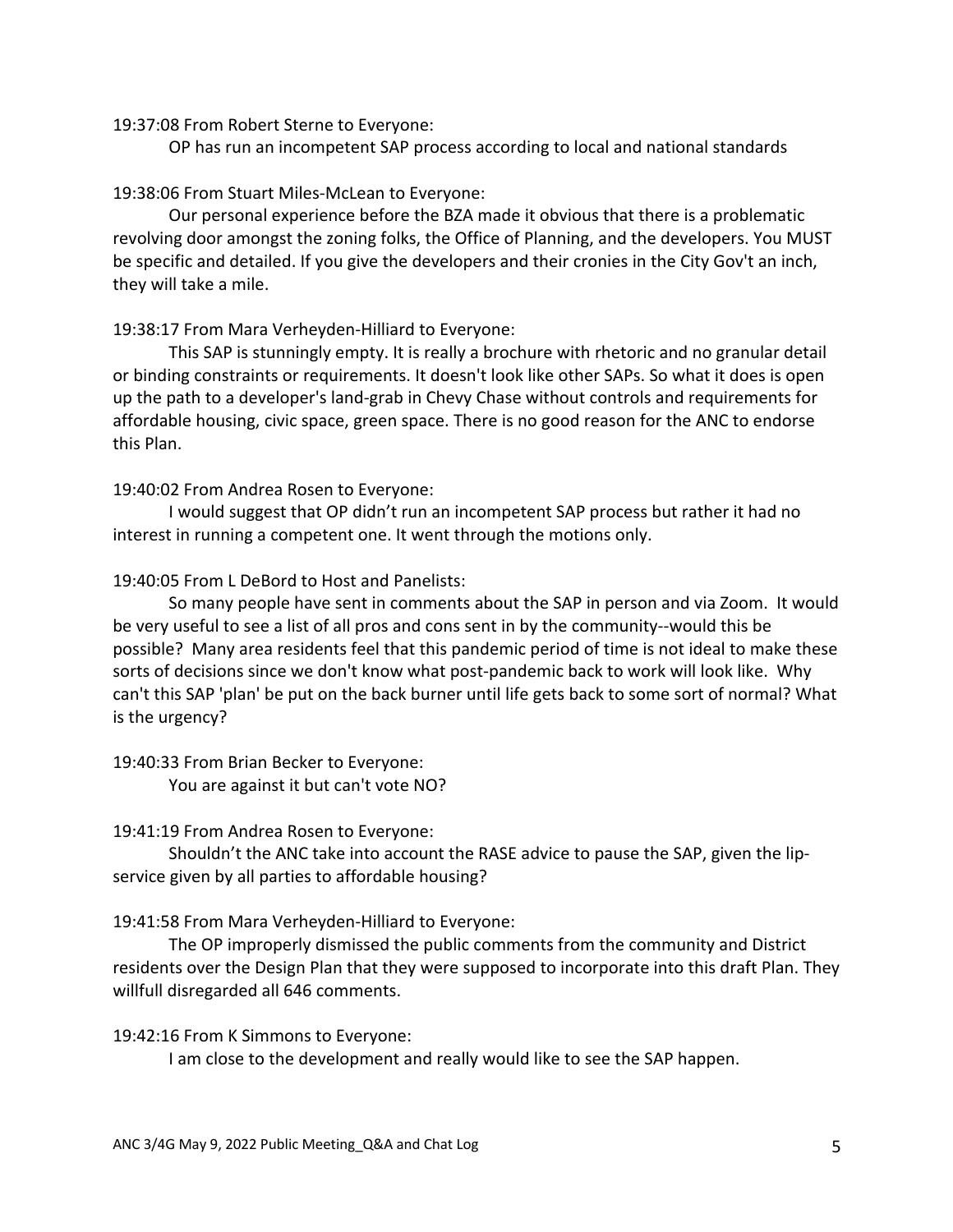19:42:40 From Brian Becker to Everyone:

Stop running interference for Developers!

19:42:43 From Andrea Rosen to Everyone:

Most of the residents who live in the ANC use Connecticut Avenue.

19:43:01 From Mary Rowse to Everyone:

I live 1/2 block from proposed SAP area and my voice is not being represented.

19:43:28 From Mara Verheyden-Hilliard to Everyone:

What about the ANC's Racial and Social Equity Standing Committees Recommendations to the ANC on the SAP?

19:43:35 From K Simmons to Everyone: If developers don't build who will develop the area?

## 19:44:18 From L DeBord to Everyone:

So many people have sent in comments about the SAP in person and via Zoom. It would be very useful to see a list of all pros and cons sent in by the community--would this possible? Many area residents feel that this pandemic period of time is not ideal to make these sorts of important decisions since we don't know what post-pandemic back to work will look like. Why can't this SAP 'plan' be put on the back burner until life get back to some sort of normal? What is the urgency?

19:44:50 From Mara Verheyden-Hilliard to Everyone:

If there are no constraints on development, there will be no affordable housing. The SAP has no affordable housing requirements. Zero.

19:44:56 From Brian Becker to Everyone:

Developers care about one thing and its not affordable housing. They destroyed affordable housing in DC to make mega profits for themselves

19:45:46 From Michele Wolin to Everyone:

They also care nothing about the livability of a community.

19:47:07 From K Simmons to Everyone:

The more housing produced in the district the more affordable housing become. Supply demand model. More housing price goes down.

19:47:13 From Kathleen Le Dain to Host and Panelists: Livability is absolutely crucial. This community will lose its soul if the SAP is enacted.

19:47:37 From Mary Rowse to Everyone:

Sorry, density doesn't equal affordability. Point to one example here in DC.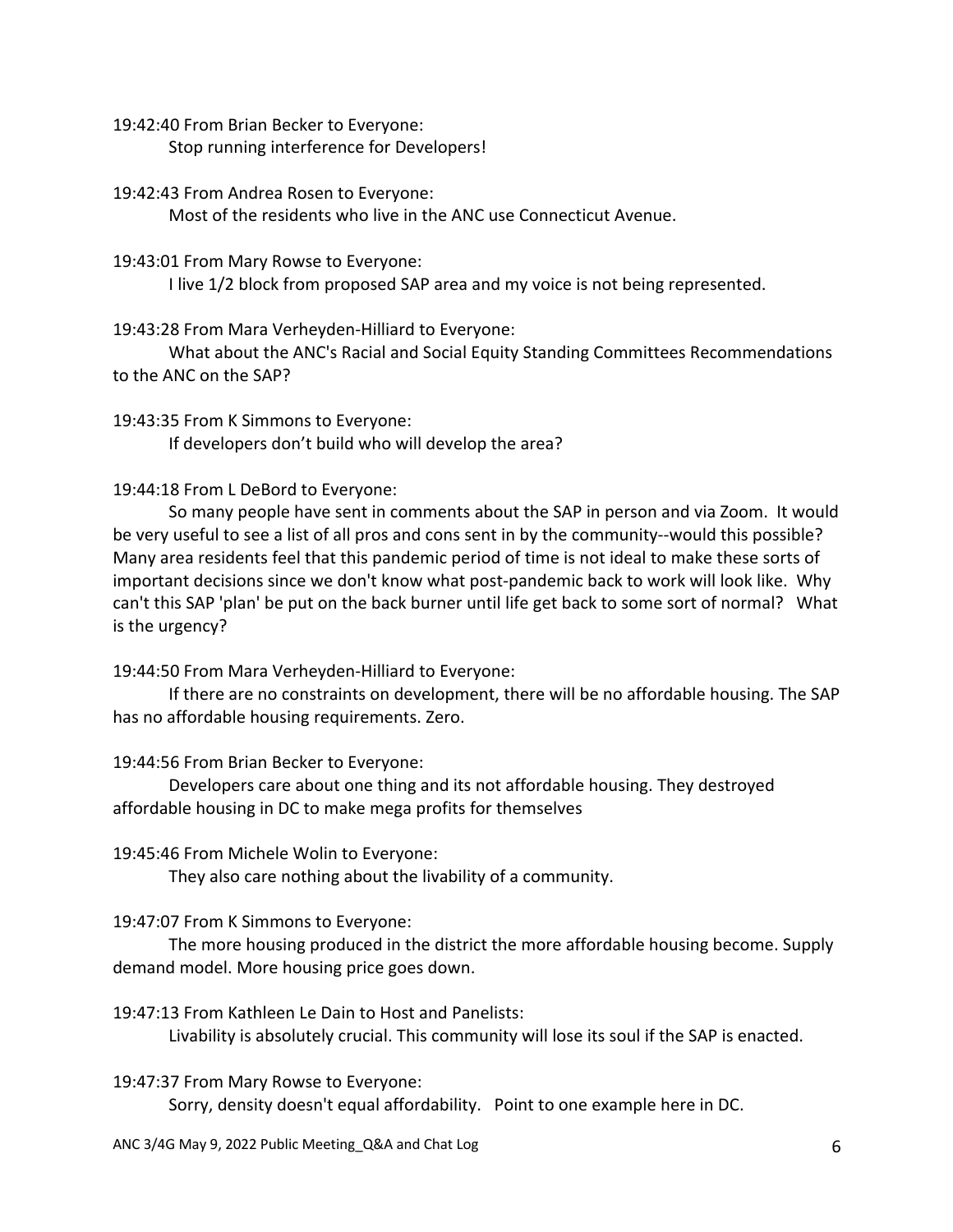19:47:39 From K Simmons to Everyone:

Why can DC develop everywhere else but Chevy Chase??

19:47:52 From Andrea Rosen to Everyone:

The devil is in the details. How will the people who determine the special zone characteristics be chosen? The Community Advisory Committee was not representative of residents—not that the CAC actually played a meaningful role (thank goodness).

#### 19:48:58 From Mary Rowse to Everyone:

None of the seven ANC Commissioners live within a half block of the 8 block commercial district.

## 19:49:33 From Mara Verheyden-Hilliard to Everyone:

The fight over developers' devouring of communities and the absence of affordable housing mandates is occurring throughout DC led by affordable housing and racial justice advocates - not just here. And Chevy Chase needs to stand up for affordable housing and not allow what will be massive unaffordable luxury housing.

## 19:50:41 From Andrea Rosen to Everyone:

What happens if OP declines to accept the recommendations for changes to the Draft SAP?

## 19:50:56 From Stuart Miles-McLean to Everyone:

With all due respect, Mr. Higgins, the listening sessions hosted by the ANC made it clear that other neighborhoods ABSOLUTELY lost out when the City failed to keep its promises. Much less have a meaningful opportunity to express their opinions after the green light was given. This is NOT an ongoing conversation with OP

## 19:52:04 From Brian Becker to Everyone:

So-called "development" in DC was actually a euphemism for the destruction of affordable housing and the eviction of tens of thousands of families who were the historic residents of the District

## 19:52:24 From Mary Rowse to Everyone:

10 days of private communications among the ANC Commissioners. Nothing to be proud of. The community is getting cut out.

## 19:52:35 From jerry malitz to Everyone:

talk about the merits or problems with the resolution dont talk about that it is long and that something needs to be simplified. That's just not fair. The ANC ressolution on Maret's development of ECC wass 37 pages long and had lots of specificty did that need to be simplified?

19:52:51 From Mara Verheyden-Hilliard to Everyone: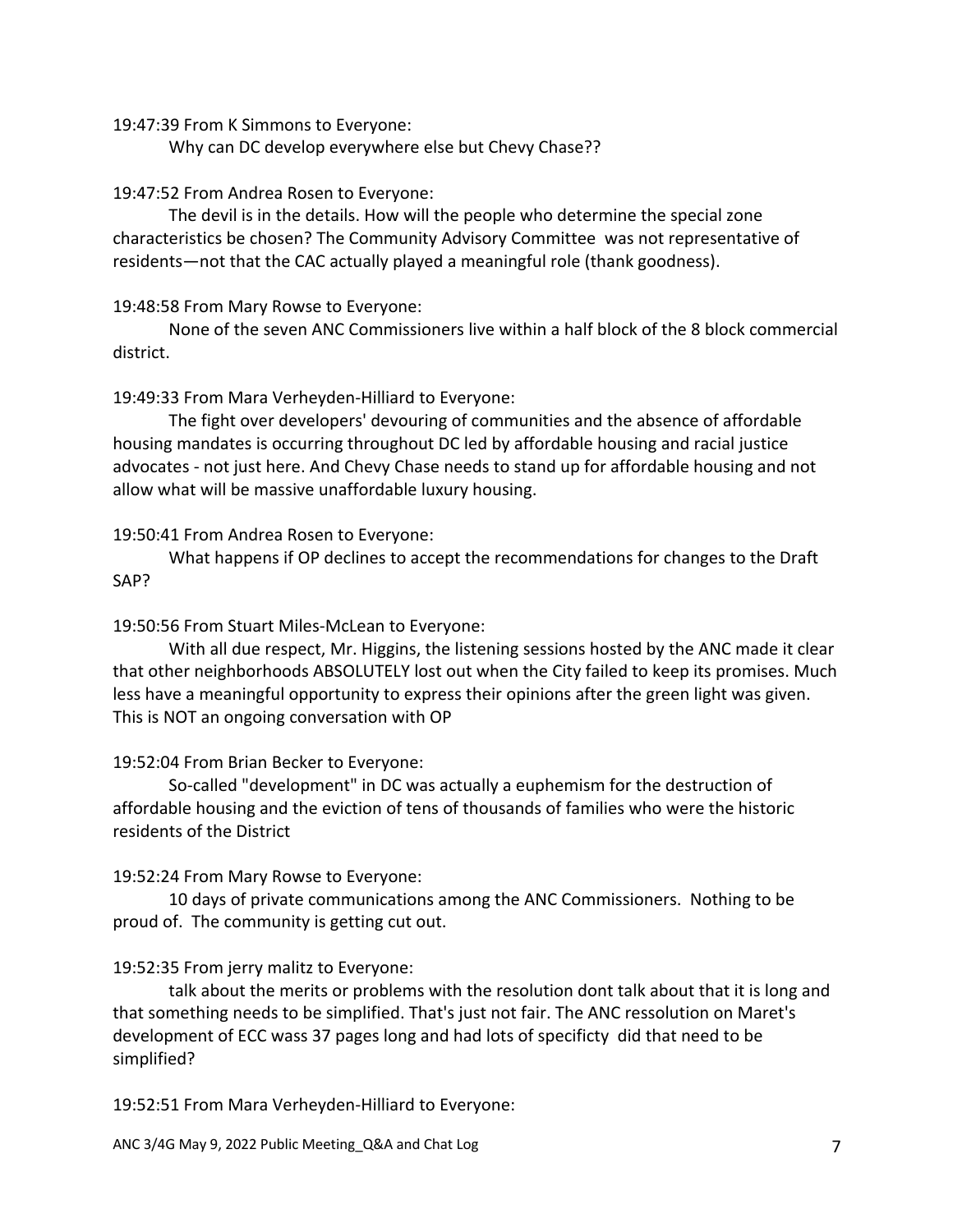Why can't the ANC put its "great weight" behind a statement that it finds the process infirm and the SAP lacking?

#### 19:53:02 From Andrea Rosen to Everyone:

OP has not behaved in good faith thus far. I repeat, what happens if the ANC's demands are declined?

#### 19:53:08 From Thomas Orgren to Everyone:

My understanding of the small area planning process and the zoning process from having produced plans similar to these and many other plans as an urban planner/economist is similar to Commissioner Higgins - the plan is a grand visioning document and the details are hashed out by lawyers in collaboration with community and City when the zoning code is written. The zoning code typically holds the level of specificity of Commissioner Gosselin's draft.

#### 19:54:18 From RONALD EICHNER to Host and Panelists:

Peter's resolution jumps the gun by being too specific. The simplified alternative gives the drafters performance criteria and allows the ANC/OP team to get to the specific guidelines which are often quite technical.

#### 19:54:20 From Jeffrey Gay to Host and Panelists:

Developers are in it to make the most money for themselves. The community MUST ensure that actual affordable or social housing is mandated for the specific site being developed. More 1 bedroom "luxury" apartments will not serve this purpose nor will a few studio apartments in the back of a building. WE must take the time to review ANY documents and plans that will change the character of our neighborhoods.

#### 19:54:22 From Mara Verheyden-Hilliard to Everyone:

The SAP has nothing in it that provides affordable housing or racial equity. How can this ANC support it?

#### 19:55:13 From Mara Verheyden-Hilliard to Everyone:

Who drafted this short resolution that has suddenly been offered without opportunity for community input and comment?

#### 19:55:38 From Robert Sterne to Everyone:

OP is either incompetent or has a hidden agenda. They will not allow us to have real input and control unless we insist on specificity and control of the process. I have had many conversations with them and have little confidence they will act in the best interest of the community.

#### 19:55:38 From Lee Foster to Host and Panelists:

Why would we assume that OP would listen to us later, since they have not listened at all in this process. What will be different?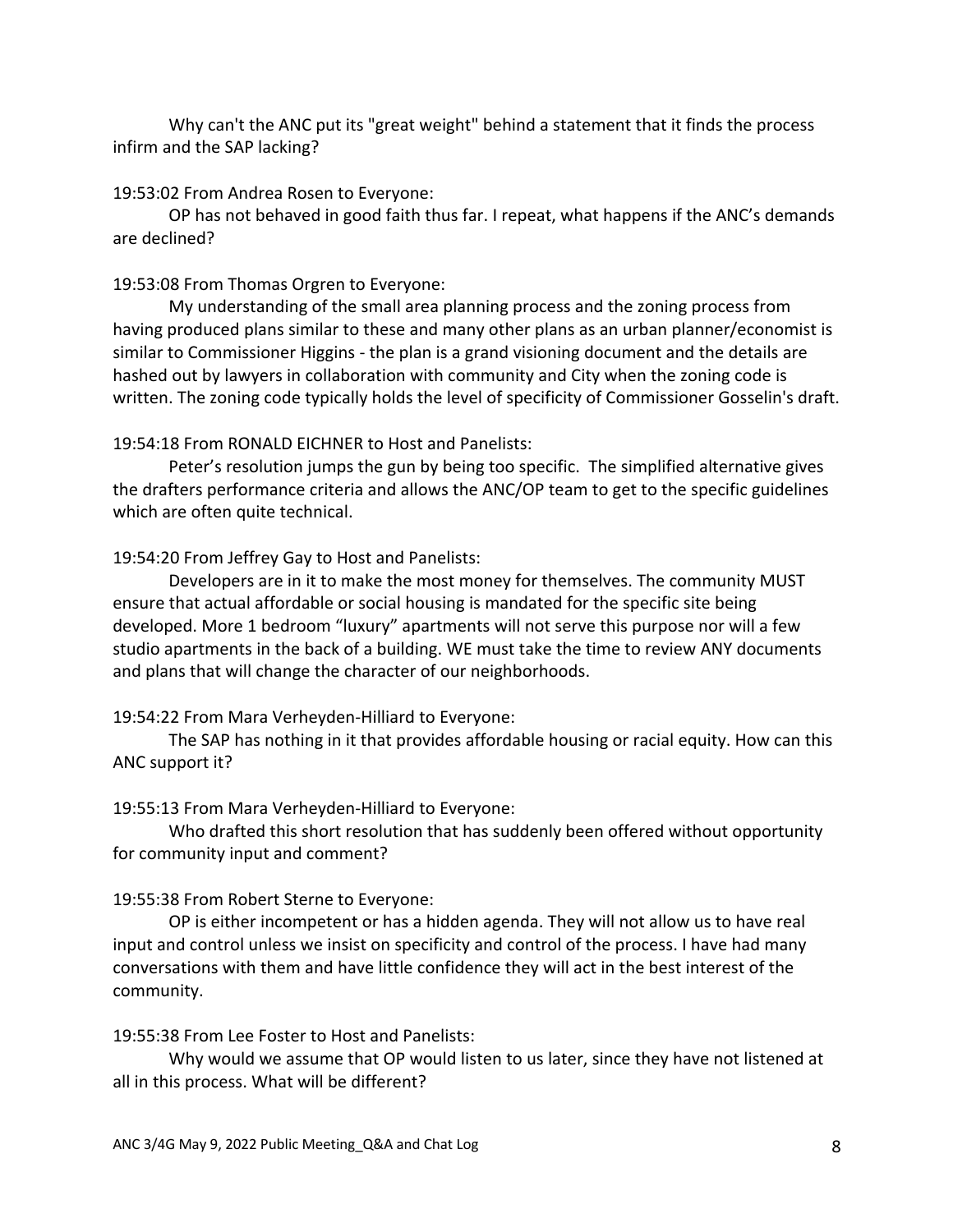19:55:39 From Andrea Rosen to Everyone: Chair Speck drafted it this morning.

19:55:58 From Mary Rowse to Everyone: Supposedly Randy Speck drafted it without sharing it with the public beforehand.

- 19:56:00 From Michele Wolin to Everyone: The community hasn't even seen Randy's resolution.
- 19:56:23 From Andrea Rosen to Everyone: Yes, because "the community" is just a phrase.
- 19:56:43 From Mary Rowse to Everyone: This ANC is totally ignoring the public.

19:57:27 From K Simmons to Everyone: The ANC is not IGNORING the public. Not everyone in CCDC is 100% against this

19:57:43 From Stuart Miles-McLean to Everyone:

Tell the City the SAP isn't ripe and the community needs more time. Days of behind closed door communications will lead to additional division amongst community members. My household is IN the SAP and what we've seen and heard so far is terrible. We are just learning of so much during this meeting! Unacceptable. Why is our SAP process different than other neighborhoods? Why hasn't the Speck alternative been shared with time to review and comment?

19:57:57 From Ryan Keefe to Host and Panelists: Hell yes Commissioner Chang!

## 19:58:18 From Mara Verheyden-Hilliard to Everyone:

Commissioner Chang - when the ANC pushed through the Comp Plan against community and District resident views, they claimed that the SAP would take care of the problems with specific granular constraints.

## 19:58:20 From Mary Rowse to Everyone:

Too many private discussions among commissioners. No sunshine law here.

19:59:48 From Kevin Bromberg to Everyone:

If you rely on the second draft and OP rejects use of the suggested form-based zoning, are you still ahead?- will the community lose its leverage with OP and zoning authorities?

20:00:29 From Ellen McCarthy to Everyone:

Comment on Ms. Verheyden-Hilliard's comment. It is simply NOT true the SAP has "nothing about affordable housing". Did you read pages 30-33?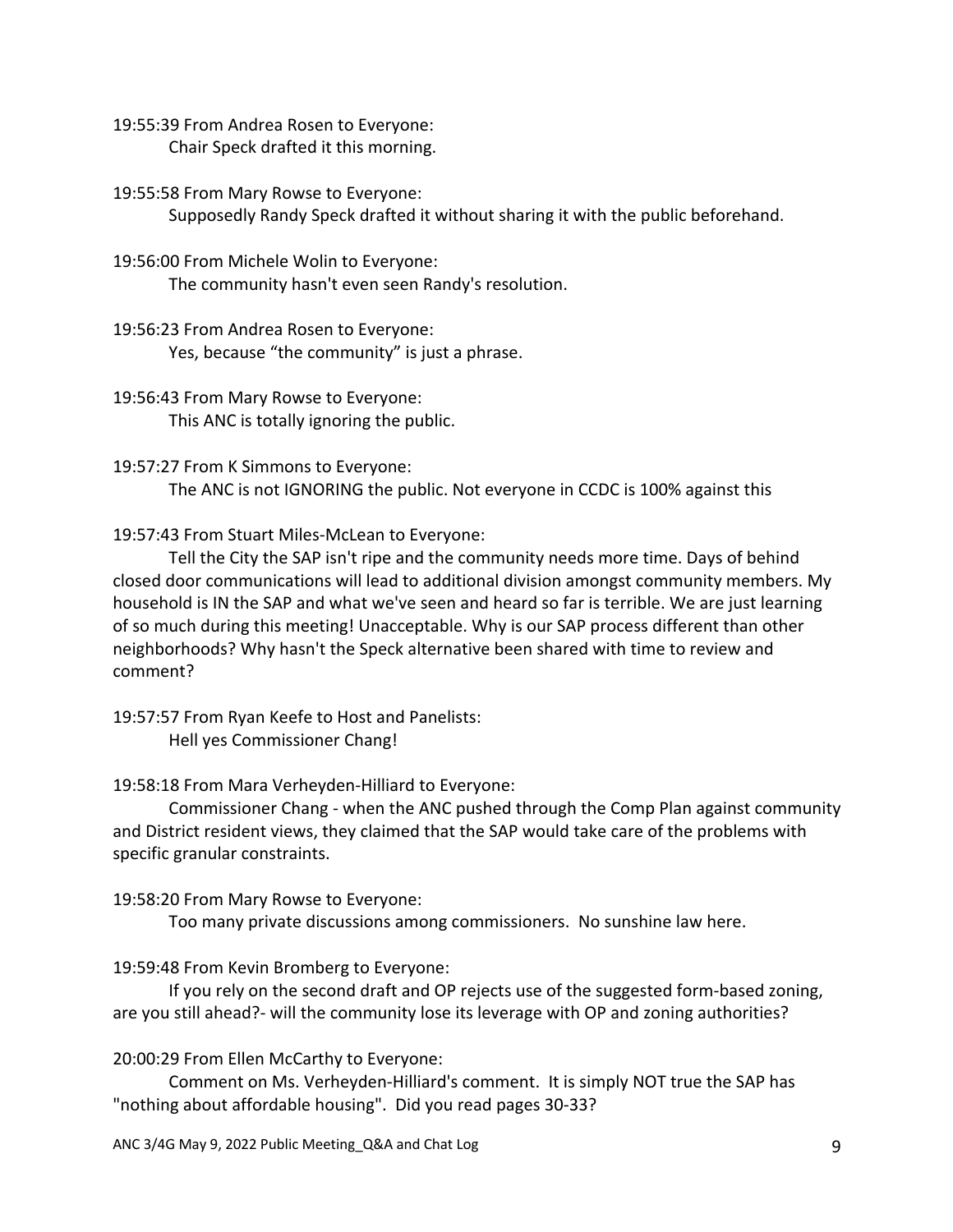20:01:26 From Michele Wolin to Everyone:

This is shameful. Certain ANC Commissioners act more like an advocacy group rather than trying to represent the community. The ANC had a responsibility to seek more public opinion on this -- not rely on OP to do that.

20:01:28 From Mara Verheyden-Hilliard to Everyone:

Yes - it all says "encourage" and opportunity. No binding requirements.

#### 20:01:47 From Stuart Miles-McLean to Everyone:

OP does not care about our concerns. That has become clear over time.

#### 20:01:49 From Brian Becker to Everyone:

When "vision" and "visionary" becomes a stand-in word for a "blank check" for Developers

20:02:58 From Mara Verheyden-Hilliard to Everyone:

It should be a dealbreaker to have a development without binding requirements as to affordable housing.

#### 20:03:02 From Jerry Levine to Everyone:

I heartily agree with Mr. Cadwell's recommendation to submit both the detailed and short versions. OP should have the benefit of both as expressions of the ANC views based on all its substantial and significant hard work.

## 20:03:34 From Stuart Miles-McLean to Everyone:

Federal comment periods are often extended beyond 60 days when requested by potential commenters and affected entities.

## 20:03:35 From RONALD EICHNER to Everyone:

This talk about lack of affordable housing are very odd - the co-development of the Community Center and Library with affordable housing is an undertaking unlike anything else being done in the District. That is what the SAP is calling for.

## 20:04:42 From Mara Verheyden-Hilliard to Everyone:

There is about to be new legislation in the District that will create a body to support and facilitate affordable housing and social housing development "the green new deal" legislation. The Chevy Chase development should involve this new initiative. Instead you are about to endorse what is a regressive developer give-away.

## 20:04:42 From Andrea Rosen to Everyone:

Ron Eichner, you go back a long way with this process, back to the 2019 Comp Plan Task Force when we were assured by you and Chair Speck that alternative financing structures would be actively sought to provide affordable housing not just in the "civic core," but in other redevelopment.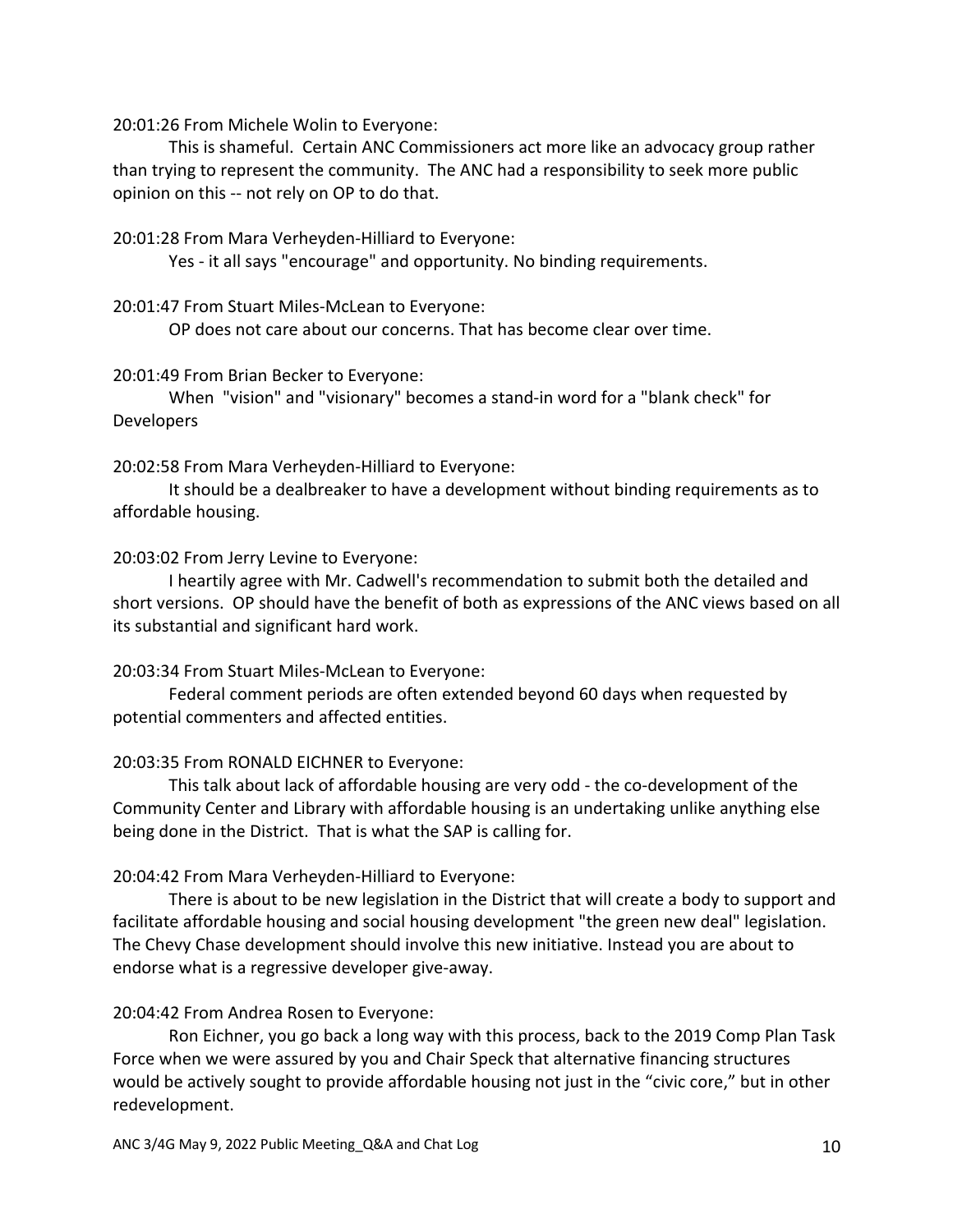20:06:13 From Mara Verheyden-Hilliard to Everyone:

Neither resolution has woven in the recommendations from the ANC's Racial and Social Equity Standing Committee.

#### 20:06:19 From Ronald Kahn to Everyone:

Do not assume anything about OP moving ahead or not. They do what you tell then to do or not to do. Period. They do not own the plan. Please put up for residents to see Commissioner Specks simple plan. This needs to see the light of day. We, the residents of ANC 3/4G need to see and understand this and be able to ask questions before any ANC action is taken. Do not do this until we fully understand this 'simple plan'. This is far too important.

#### 20:07:04 From RONALD EICHNER to Everyone:

Hi Andrea, I agree, there should be alternate financing structures if possible, but you cant mandate them on private property. Lets get building envelopes appropriate to multi family and find the right developers.

#### 20:07:19 From Andrea Rosen to Everyone:

ANC: Why create the RASE if you don't incorporate its recommendations?

20:07:31 From Thomas Orgren to Everyone:

In the 4/22 ANC meeting, folks familiar with the economics of non-profit housing development suggested 80 units is the minimum size to make an affordable housing development work. Does the proposed language truly permit development of that size necessary to build affordable housing given the combination of height, massing, and parking requirements?

#### 20:07:38 From Mary Rowse to Everyone:

No, Connie, there are no buildings up to 40 feet now in the commercial district.

## 20:07:41 From Ellen McCarthy to Everyone:

Ms. Rosen, did you miss the part of the SAP that encourages innovative partnerships with affordable and market rate developers to provide for affordable development.

## 20:08:16 From jerry malitz to Everyone:

can we see the other resolution before you vote on it?

## 20:08:34 From Andrea Rosen to Everyone:

Ms. McCarthy, I only missed what was missing in the SAP. "Encourage" is not binding. The ZC will roll over such language, as you know.

## 20:08:40 From Thomas Orgren to Everyone:

https://anc3g.org/wp-content/uploads/2022/05/ANC-34G-Resolution-on-SAP-5-9-22- RS-clean.pdf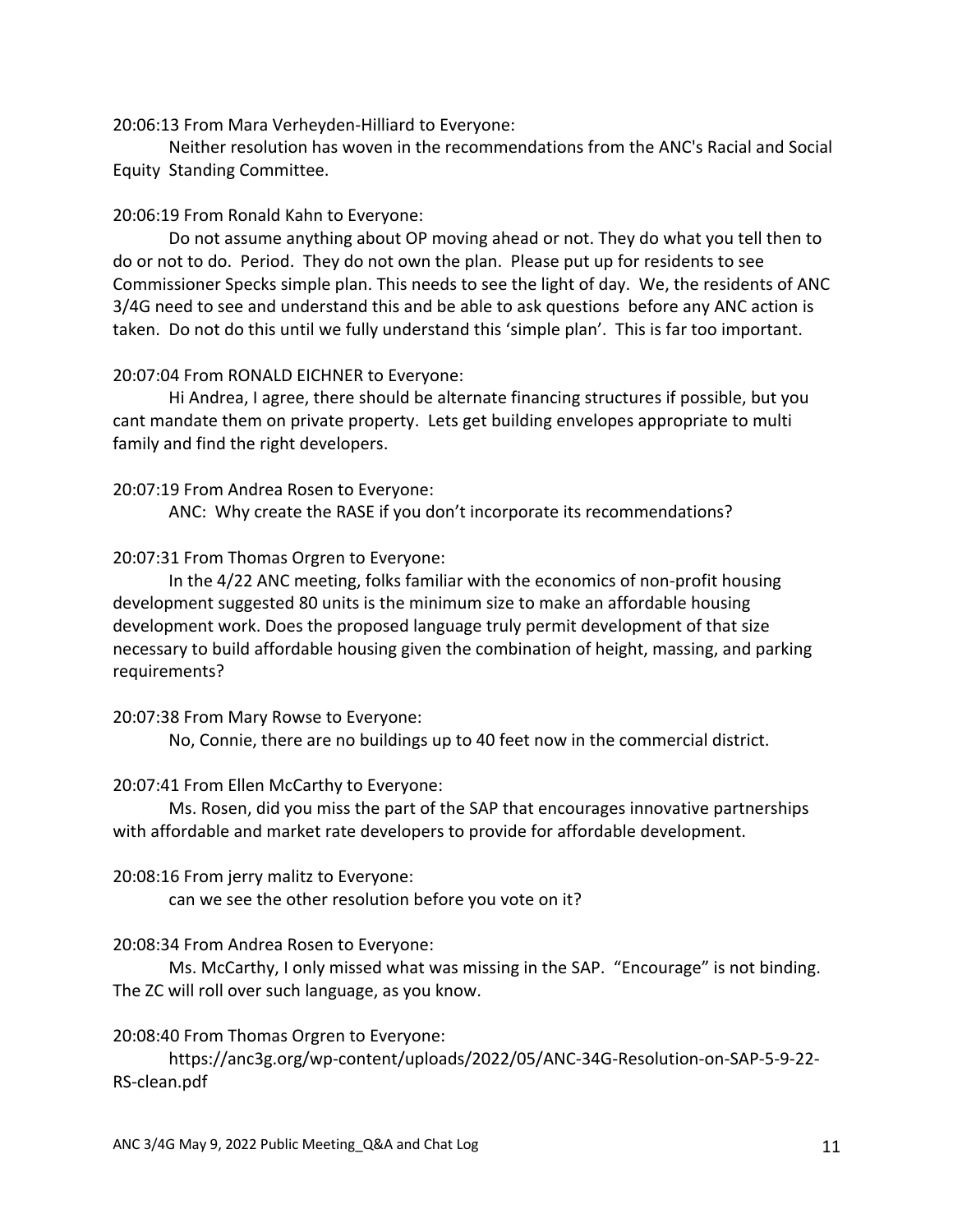20:08:42 From Ryan Keefe to Host and Panelists:

The 45 ft is actually a down zoning because it includes penthouse height in Gosselin's draft vs 40ft + penthouse as currently done in MU-3A

## 20:08:42 From Randy Speck to Everyone:

The link to the Commission's draft resolutions on the CCSAP that may be discussed at tonight's meeting is https://anc3g.org/agenda/anc-3-4g-public-meeting-on-may-9-2022-at-7 pm-via-zoom-registration-required/.

20:08:46 From Lisa Gore ANC 3/4G-01 to Everyone: The second draft resolution has been posted by Randy twice.

20:08:52 From Robert Sterne to Everyone:

Connie -- you want 65 feet from Livingston to the Circle?

#### 20:08:55 From Stuart Miles-McLean to Everyone:

There is no magic to the 60 day comment period. Listen to your residents. this is not ready! ask for more time. I've worked in a federal regulatory shop for over 30 years and impacted entities regularly ask for more time and federal agencies regularly provide it.

#### 20:08:58 From K Simmons to Everyone: Thank you Connie!!

20:09:18 From Pat Roth to Everyone:

Here is a link to the simplified plan. https://anc3g.org/wpcontent/uploads/2022/05/ANC-34G-Resolution-on-SAP-5-9-22-RS-clean.pdf

20:10:29 From Mara Verheyden-Hilliard to Everyone:

It is highly undemocratic to have a resolution drafted by one member of the body at the last minute and offered to the community in a chat at the moment you are voting.

## 20:10:33 From Ryan Keefe to Host and Panelists:

The other thing is that the Gosselin draft wildly oversteps the power of the ANC, especially creating a new zone and new affordable housing requirements that would not be viable or legal

20:11:04 From RONALD EICHNER to Host and Panelists:

Projects at those sizes are not viable and the result will be less building, and much less affordable housing. It is magical thinking to think otherwise

#### 20:12:01 From Ryan Keefe to Host and Panelists:

How do you make it jibe with the 110 ft allowed by right south of Livingston st?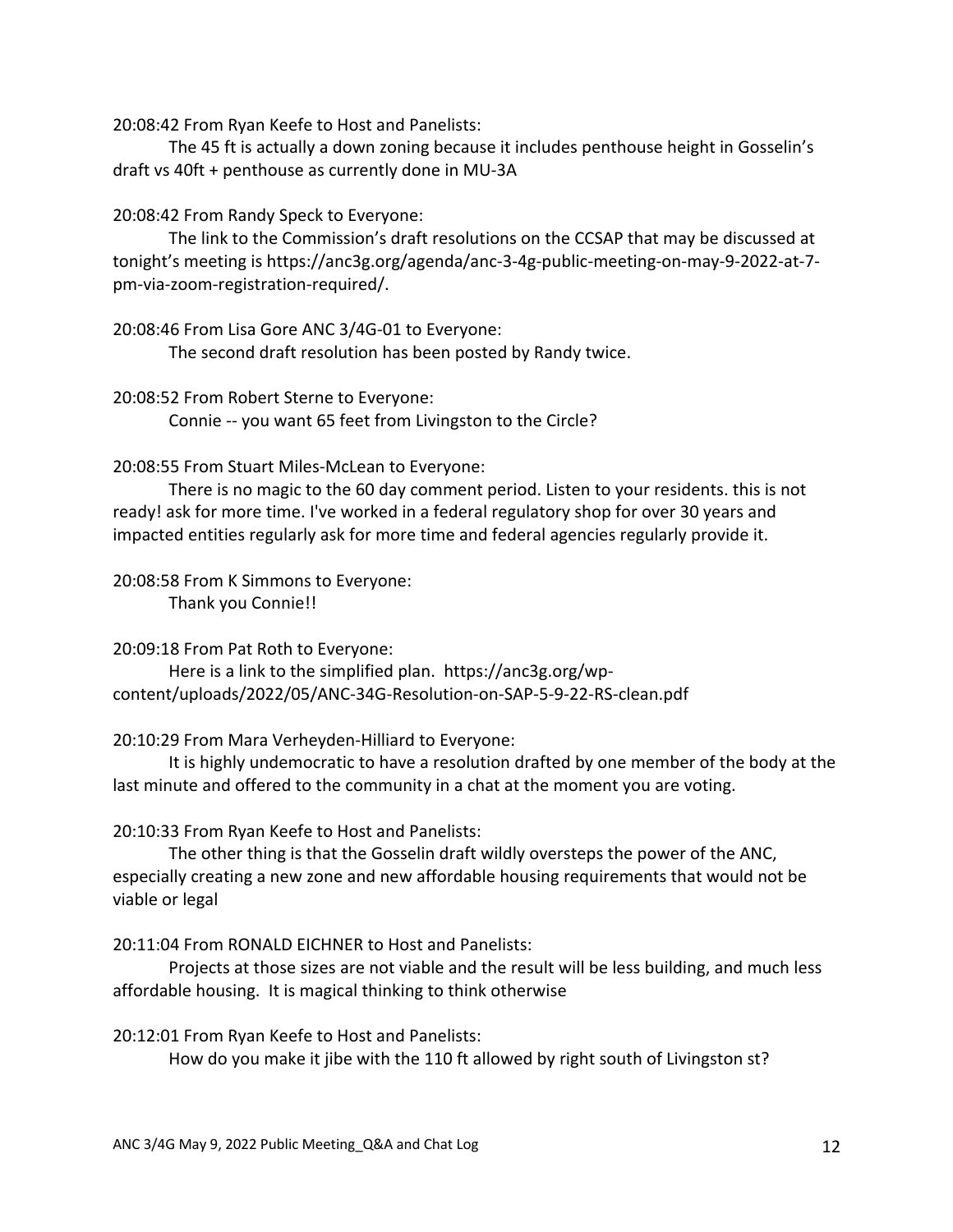20:12:20 From Pat Roth to Everyone:

Has the ANC asked for an extension for the comment period?

20:12:42 From Brian Becker to Everyone:

Affordable housing was destroyed throughout the city! Why would that be the measure?

20:13:20 From Ellen McCarthy to Everyone: Peter --

20:13:22 From Stuart Miles-McLean to Everyone:

Where is the "equity" in \$6K/month 2 bdrm apts across from Eastern Market on City property? That was a public school site handed over to developers.

20:13:35 From Brian Becker to Everyone: The rest of the city destroyed affordable housing

- 20:13:41 From Andrea Rosen to Everyone: The appearance is not what's important.
- 20:13:45 From Ryan Keefe to Host and Panelists: There have been 2, count it, 2 new homes built in the SAP area in the last decade

20:13:47 From Ellen McCarthy to Everyone: Peter,

- 20:13:47 From Ryan Keefe to Host and Panelists: That is a lie
- 20:14:07 From Ryan Keefe to Host and Panelists: Gosselin is talking about metro area statistics, not DC specific ones
- 20:14:26 From Stuart Miles-McLean to Everyone: This should NOT be put to a vote tonight.
- 20:14:40 From Ryan Keefe to Host and Panelists: HIs citation in the draft is extremely sloppy

20:14:41 From RONALD EICHNER to Host and Panelists:

It is not in the community's interest to stop development. It will continue the situation where 0 affordable units are built in Rock Creek West. The form based codes will streamline the process.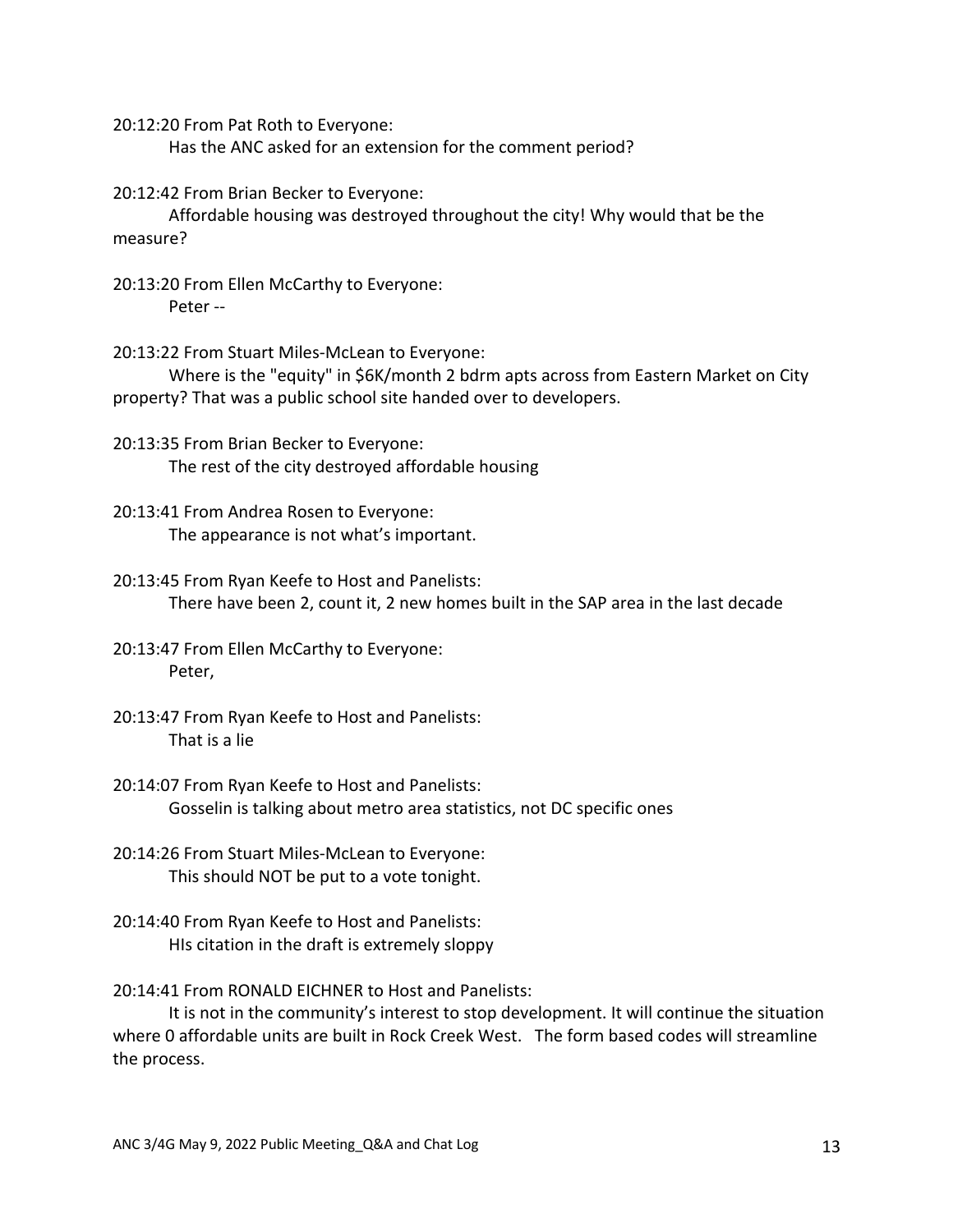20:14:43 From Mary Rowse to Everyone:

What are attachments 1 and 2? Does the public get to see them?

20:14:44 From Mara Verheyden-Hilliard to Everyone:

Why would we emulate the processes that destroyed affordable housing elsewhere, when we have a rare moment to do something meaningful here.

#### 20:14:47 From Stuart Miles-McLean to Everyone:

And BTW, we all are not familiar with the numbers Peter was referencing.

## 20:15:29 From Diane Thompson to Everyone:

It is a stunning betrayal of the community for the ANC to even consider adopting a last minute so-called response on which no one has had the opportunity to respond. If members of the ANC had the opportunity to consider and respond to Mr. Speck's aternative then so should the community. Everyone knew what the deadlines were…seemingly Comm. Gosselin and the colleagues he worked with were the only ones who took those deadlines and the need for community involvement seriously. It definitely feels like this processed is being hijacked and there is no reasonable explanation for why this is happeneing. The specificity and detail is the only way this community has any effective say in this process.

## 20:15:47 From Michele Wolin to Everyone:

Right, like the public input in the SAP. What a joke.

## 20:15:49 From Mary Rowse to Everyone:

Please Randy. Don't insult this community by saying the Zoning Commission cares about what anyone in this community thinks. Either you're naïve or you're trying to deceive the public.

## 20:16:06 From Stuart Miles-McLean to Everyone:

"they've assured us" ?!? how long havve you lived here and dealt with the City bureaucracies?

20:16:10 From Michele Wolin to Everyone: Residents will chime in and be ignored.

20:16:29 From Mara Verheyden-Hilliard to Everyone:

"A public process" like the OP's completely and intentional dismissal of public comments?

## 20:16:38 From Lee Foster to Everyone:

The city has done it poorly both in quantity of affordable housing and quality of design projects. We should certainly not just follow their lead. We don't want their one design solution fits all in our unique neighborhood. We are right to want more control and creativity.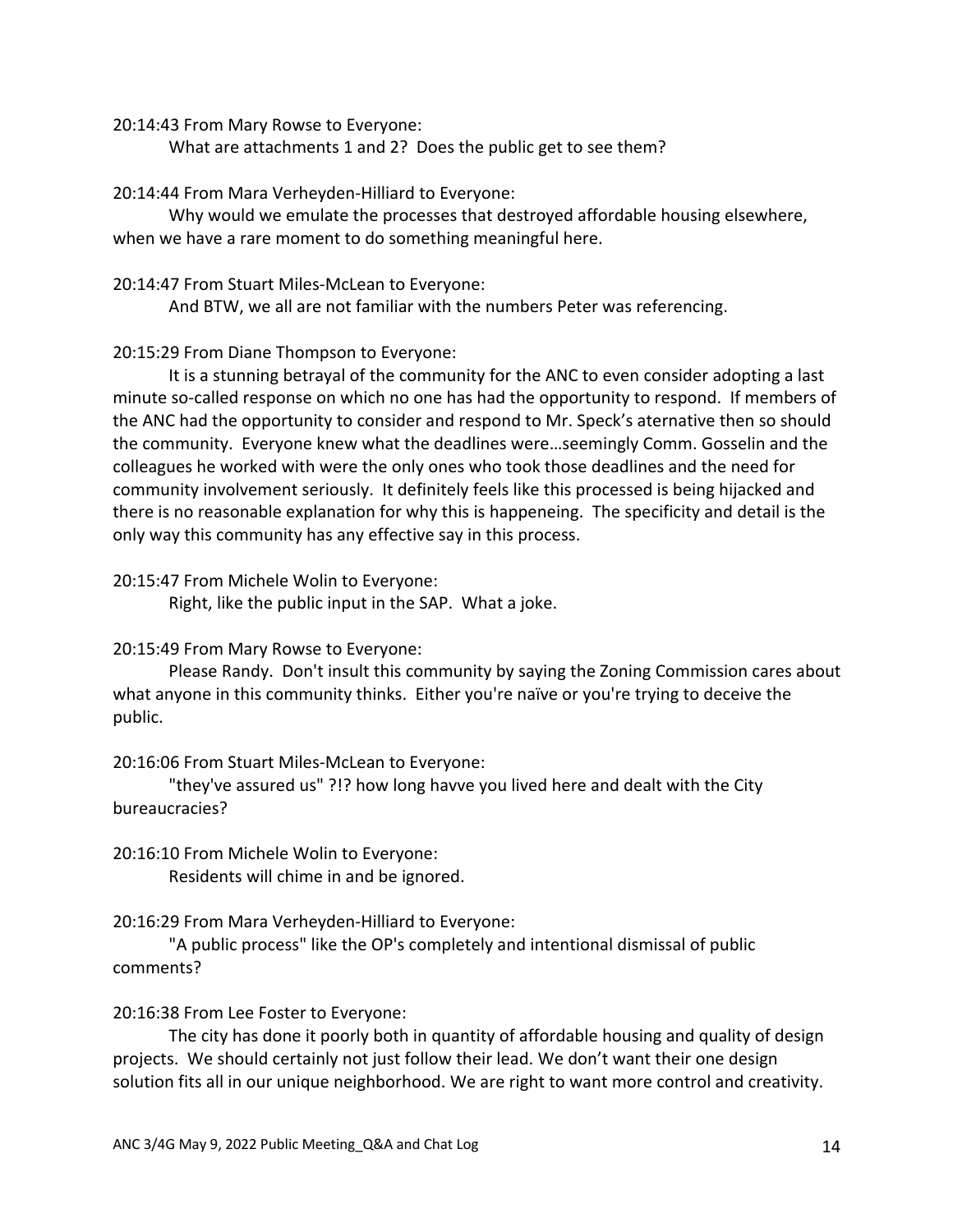20:17:23 From RONALD EICHNER to Everyone:

Just to clarify, between 2014 - 2020, DC built 20,330 total units. Including 0 affordable units in Rock Creek West.

#### 20:17:23 From K Simmons to Everyone:

If the SAP is passed residents can begin the creativity process

#### 20:17:30 From Mara Verheyden-Hilliard to Everyone:

Randy saying "we want to have" affordable housing does nothing - "reiterating concerns" does nothing. Without specificity it means nothing.

## 20:17:34 From Ellen McCarthy to Everyone:

Peter -- do you have any economic analysis that would support that two additional floors of development (the difference between the current limit of 40 feet and your proposed 60 feet) could make it feasible to make 30% of the units affordable?

## 20:18:08 From Michele Wolin to Everyone:

We also don't want massive development here. I fear some of you will allow that for a few more affordable units.

## 20:18:09 From Libby Martin to Everyone:

I am part of RASE and continue to learn about the various DC bodies involved in SAPs and their purview. I now feel we need to approve the simplified plan. It is important and pragmatic for the development of affordable housing, and diversity and inclusion. We can never have full control and 100% certainty. But this community is wonderful and will benefit from greater acceptance, inclusion and justice - in our neighborhood! If not, do we want Chevy Chase to remain the place known for white privilege? We need to trust and do the right thing.

## 20:18:12 From Mara Verheyden-Hilliard to Everyone:

"Kind of direction" needs to be specific requirements. Everything else means nothing.

## 20:18:39 From Mary Rowse to Everyone:

Randy, your "contingent" documents have failed us in the past. What makes you think they will be successful in the future?

## 20:18:43 From Ryan Keefe to Host and Panelists:

Peter saying DC produced nearly 10x the amount of housing that we actually did does not lend his argument any credibility especially since it was from a tweet than actually looking at the ACS data

## 20:19:16 From Stuart Miles-McLean to Everyone:

Simply "reiterating concerns" will not move OP, nor the Bowser administration. I am stunned by the language you are using. Reminds me of Senator Collins being disappointed in Kavanaugh and Coney Barrett. Wow.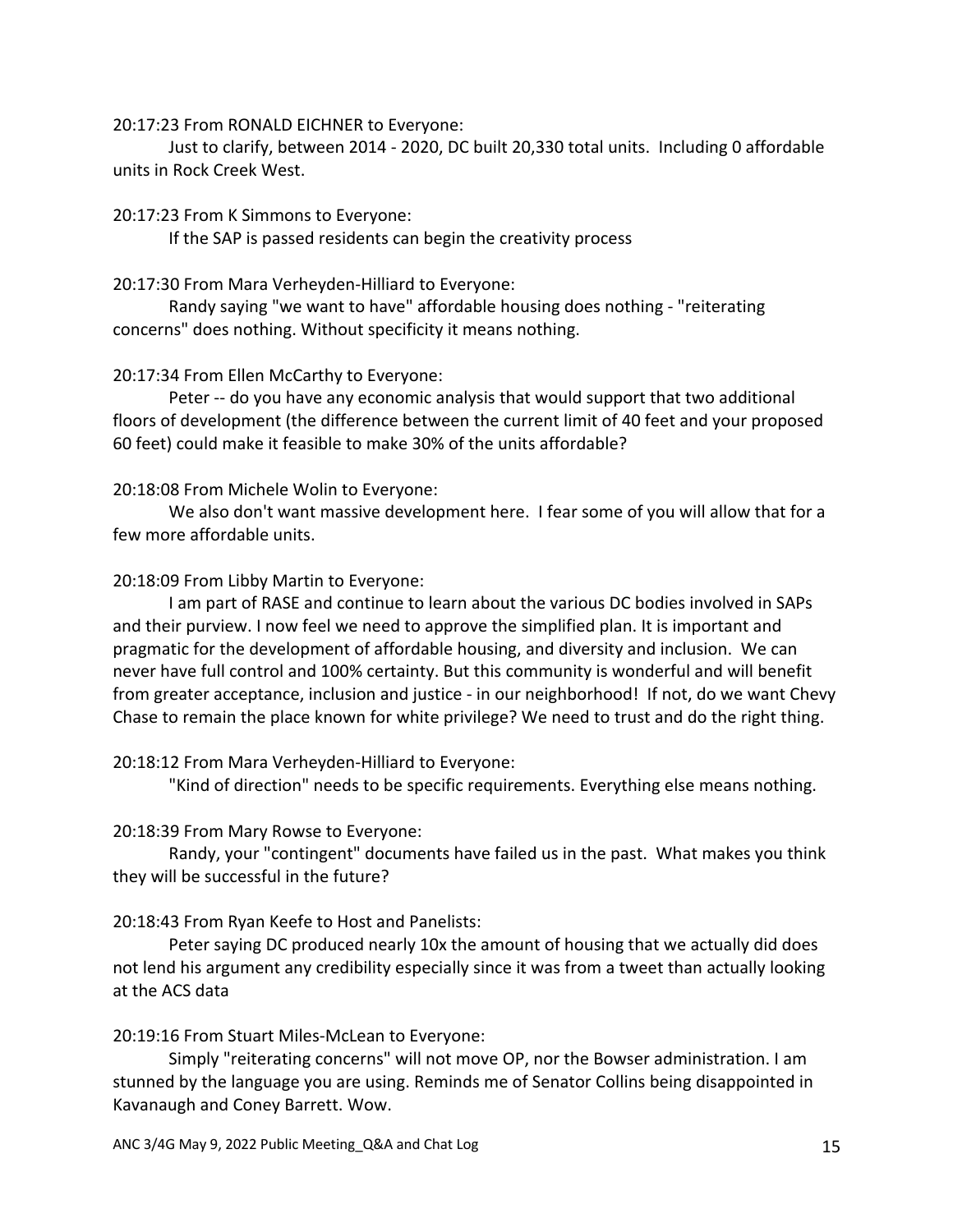20:19:59 From Mara Verheyden-Hilliard to Everyone:

We need Chevy Chase to be known for requiring affordable housing with specificity in an SAP. The endorsement of this SAP is regressive and will make Chevy Chase only known for massive redevelopment that is more luxury housing.

#### 20:21:01 From Mary Rowse to Everyone:

But Michael, the ANC is working in a non-transparent way. You're taking a vote on a document no one in the public has read.

#### 20:21:01 From Stuart Miles-McLean to Everyone:

As we have said in many other ANC forums, we have had multiple personal interactions with OP, BZA, and DCRA and have NO reason to think they will keep listen to us nor keep their promises.

#### 20:22:02 From Mary Rowse to Everyone:

The ANC is coming to the public in the 11th hour and saying we're producing a new document and voting on it.

#### 20:22:15 From jerry malitz to Everyone:

the ANC has done an excellent job by providing 10 or so information sessions on this topic. They did this on top of everything else and many people participated. they should be applauded for that effort.

#### 20:22:17 From Andrea Rosen to Everyone:

I think the ANC should be ANGRY about such treatment by the government, of both the ANC and the community. One of the educational sessions featured a planning official from Alexandria, who described going DOOR TO DOOR to make sure residents' input was collected in a methodical way. Here in DC, we are treated to Orwellian mistreatment.

#### 20:22:43 From Michele Wolin to Everyone:

Some of those listening sessions could have been meetings with your constituents in your SMDs to hear residents' concerns. I have walked your SMDs handing out petitions; you could have dropped flyers or postcards in people's mailboxes to announce meetings. It isn't hard. People are extremely busy and do not pay attention to these meetings.

#### 20:23:08 From Mara Verheyden-Hilliard to Everyone:

This is not you being Solomon. The "everyone will be unhappy" line is a dodge ignoring community comment and the ANC's failure to be transparent and provide its resolution to the community in advance.

#### 20:24:08 From Kevin Bromberg to Everyone:

Why not a compromise - adopt short version, with addition - strongly consider the points raised in the long version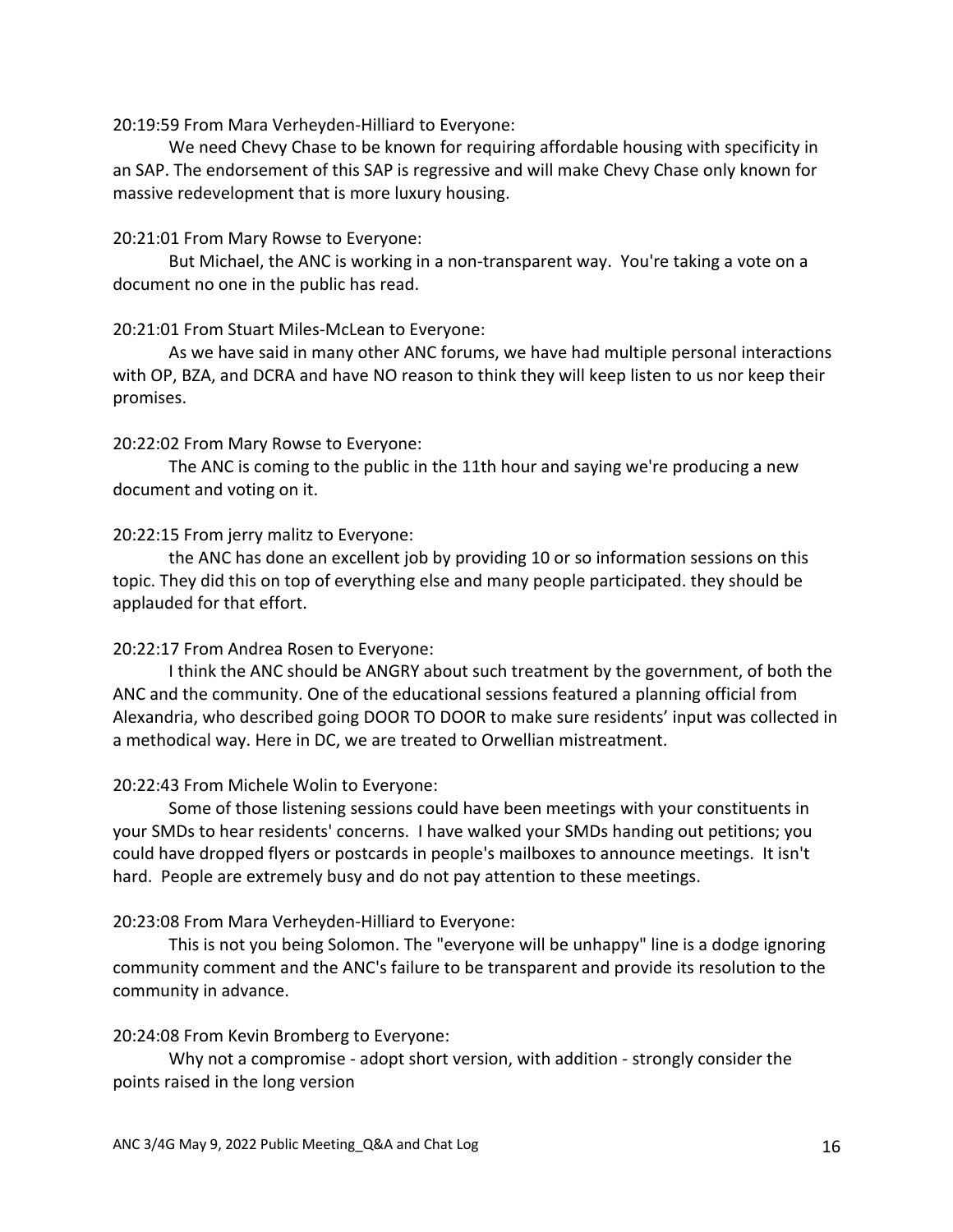20:24:18 From Mary Rowse to Everyone:

This ANC is not representing the community.

## 20:24:31 From Jamie Butler to Host and Panelists:

It is disappointing to see these disparaging and mistrustful remarks made against commissioners as well as against those of us supporting the SAP. Also, we should speak for ourselves and not use "we" when voicing our personal opinions. I support the small area plan and this tailored resolution.There have been plenty of opportunities for people to voice their opinions. It is impossible to reach a full community consensus.

#### 20:25:03 From Mary Rowse to Everyone:

REJECT the SAP. That's the only way to get OP's attention.

#### 20:25:16 From Pat Roth to Everyone:

The issue is polarized, but I think the folks who live closest to Connecticut Ave, within the first blockEast and West, see this process very differently from other residents in the ANC

#### 20:25:19 From K Simmons to Everyone:

@Mara not everyone agreed with the RASE document but it was sent out to the ANC so the Solomon comment is unfair

#### 20:25:22 From Mara Verheyden-Hilliard to Everyone:

The SAP should have granular specific condition IN IT.

## 20:25:27 From Lee Foster to Everyone:

The only experience we have is that OP has not acted on what community input and offered a poorly executed plan. Why do we expect improvement in the next round without conditions placed on the SAP and OP.

20:25:27 From K Simmons to Everyone: Accept the SAP!

20:25:37 From Mary Rowse to Everyone: WHAT IS THE MOTION?

20:25:46 From Stuart Miles-McLean to Everyone:

Peter and Connie have done a GREAT service and we participated in many of the listening sessions and the comments we are making tonight were informed, in part, by those sessions and also by our personal experiences with five major redeveloping projects on our block. We were engaged and spent untold hours trying to get the gov't to do its job.

20:26:14 From Mara Verheyden-Hilliard to Everyone:

The SAP is a fraud. It doesn't require any affordable housing.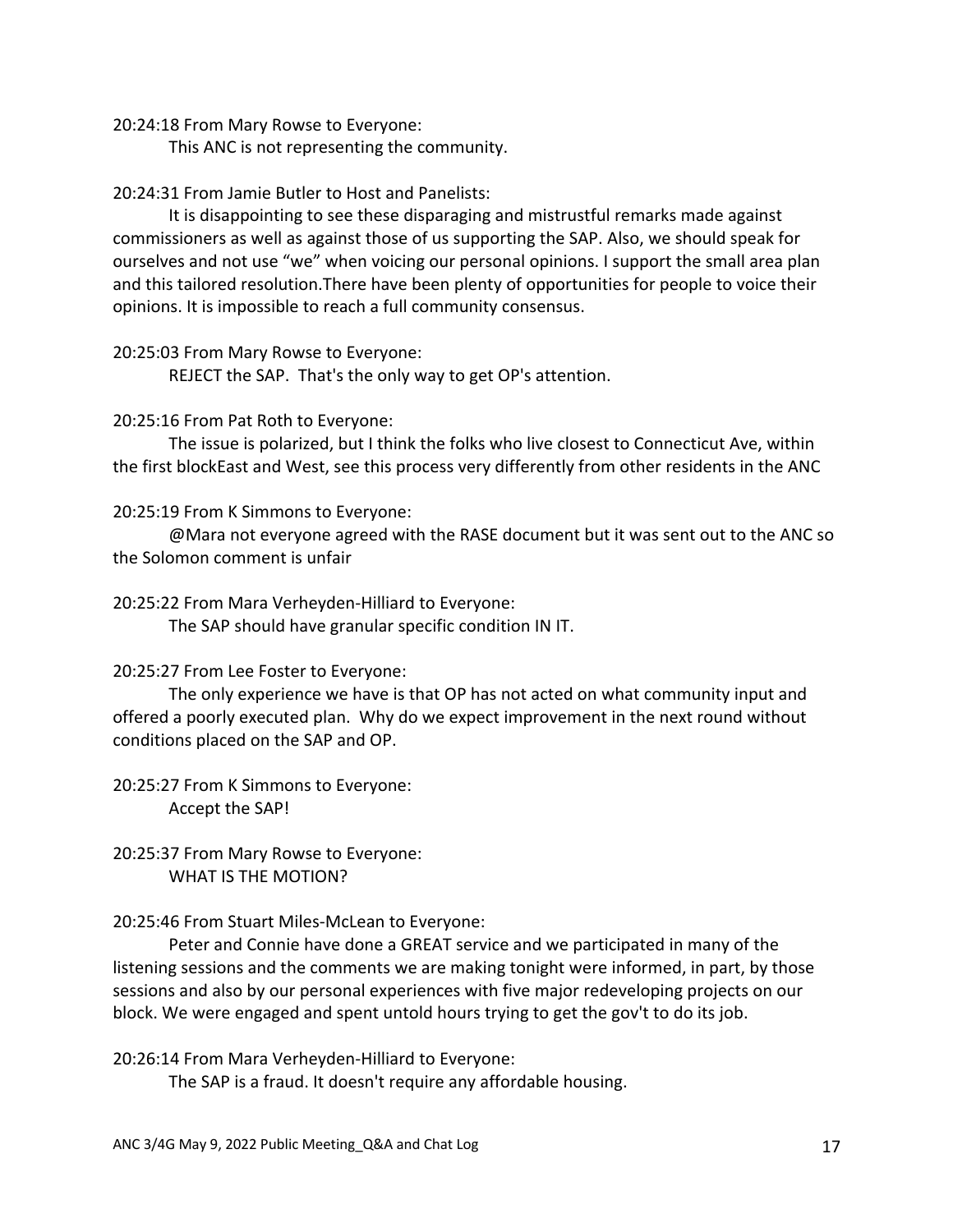20:26:40 From Ronald Kahn to Everyone:

Worry about the zoning commission - not OP as your genius. IF Special Zones are an overall overlay solution - This solution is doomed if you do not first eliminate all MU/IZ/PUD references first and replace with special zone detail - assuming this is an alternative. If you leave this in your Plan you can be sure that the Zoning Commission will say you you already solved the problem with MU4 and IZ and PUD. Please discuss multiple / overlapping / confusing zoning. then you will in fact be making the plan simple.

- 20:26:51 From Andrea Rosen to Everyone: Did anyone catch the motion that was defeated?
- 20:27:25 From Lisa Gore ANC 3/4G-01 to Everyone: The motion was on the long form resolution's acceptance.
- 20:27:37 From Andrea Rosen to Everyone: Thank you.
- 20:27:47 From Lisa Gore ANC 3/4G-01 to Everyone: We are now discussing the short form resolution
- 20:28:21 From Andrea Rosen to Everyone: It was circulating under the table.
- 20:28:30 From Mara Verheyden-Hilliard to Everyone: Democratic processes can't just be "wished."
- 20:28:33 From Mary Rowse to Everyone: NO ONE HAS READ THE MOTION. YOU CAN'T EXCUSE THIS.
- 20:28:37 From Stuart Miles-McLean to Everyone: Wishing doesn't fix the problem. Ask OP for an extension
- 20:28:39 From Mara Verheyden-Hilliard to Everyone: They are a requirement.

20:29:15 From Mary Rowse to Everyone:

I don't care how many times you've provided the link. The public wasn't given this in time to read before this meeting.

#### 20:29:21 From L DeBord to Everyone:

Why would anyone have faith in the OP--they have 'lost' \$82 K in affordable housing funds...This SAP was not community driven and has been disingenuous in its presentation- these deadlines are completely arbitrary.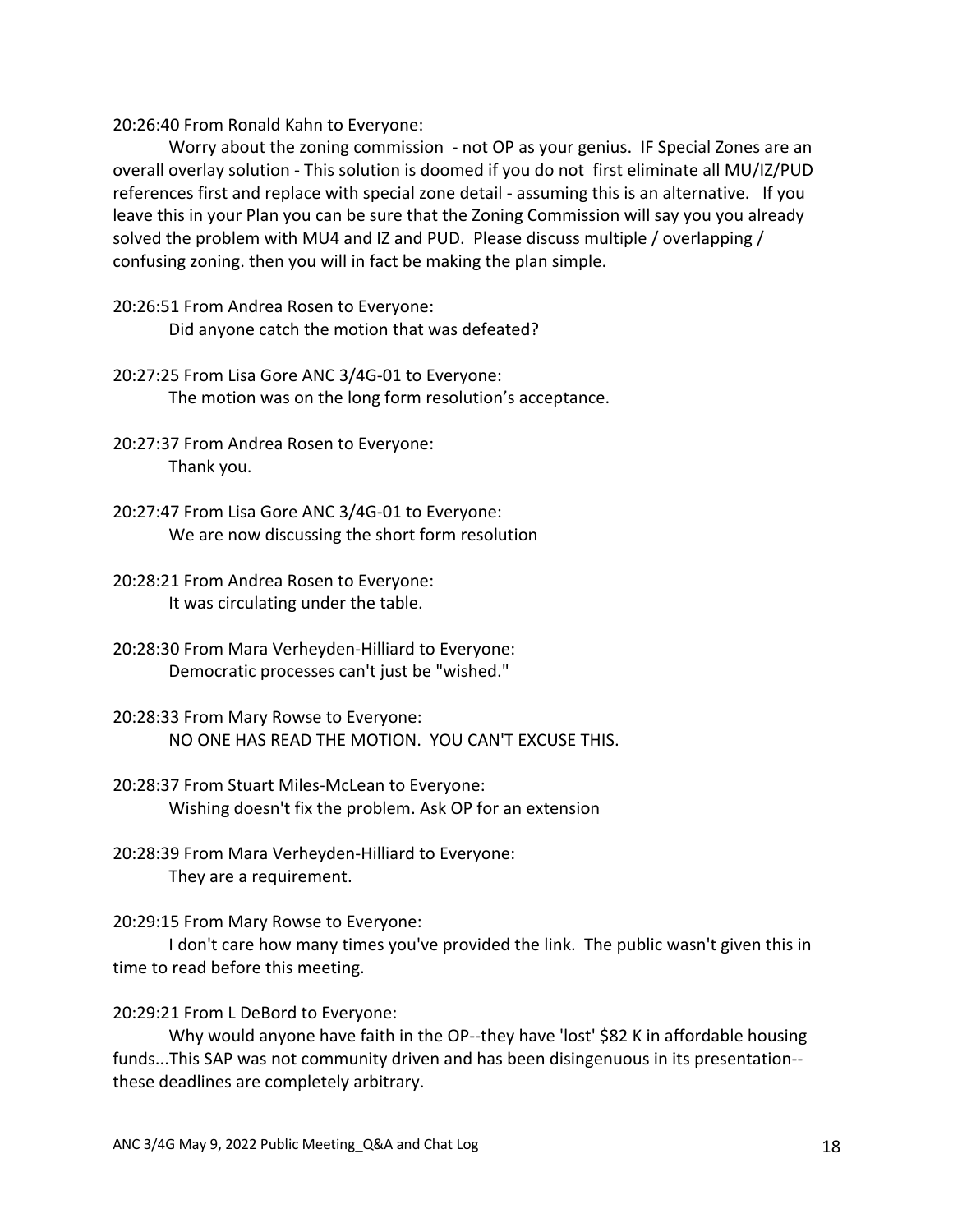20:29:44 From Andrea Rosen to Everyone:

Mary's correct. Even the long version was only publicized once on the Chevy Chase listserv by Barbara Robinson. So subtle.

20:29:58 From Stuart Miles-McLean to Everyone:

I know you have all worked hard and that work is appreciated, but that doesn't mean you have to move forward on a resolution drafted today.

20:30:06 From Elizabeth Athey to Everyone:

Why is there a rush when it hasn't been discussed or rby so many!

20:30:07 From Mara Verheyden-Hilliard to Everyone:

Randy - you can't just vote on something that has not seen the light of day and say that you "wished" you could have followed sunshine and open government obligations. This is an invalid process and any vote on this is invalid.

20:30:45 From Kevin Mulshine to Host and Panelists:

The SAP of course can only guide the Zoning Commission in the pursuit of community goals. It cannot require affordable housing.

20:30:54 From Michael Zeldin to Stuart Miles-McLean, Host and Panelists: It does if we want our voice to be given great weight

20:30:58 From Mary Rowse to Everyone: Absolutely invalid. Disgraceful ANC behavior.

20:31:14 From Ellen McCarthy to Everyone:

Those of you who are saying that OP ignores the community don't reflect my experience with OP. I know when I was the Director and the Deputy Director that we always took public comments very seriiously, and Anthony Hood, the Chair of the Zoning Commission is wellk

20:31:36 From Michele Wolin to Everyone:

I can't believe you won't even agree to submit both resolutions.

20:31:45 From Kathleen Le Dain to Host and Panelists:

There are still four days before OP's deadline. Please do not vote tonight on a resolution that nobody in the neighborhood has seen.

20:32:05 From Ryan Keefe to Everyone:

The idea that after 60 meetings that the community was ignored, rather than you disagree with the policies proposed, is pretty unbelievable.

20:32:22 From Mary Rowse to Everyone:

Without a historic district, you will have very limited access to the table Randy.

ANC 3/4G May 9, 2022 Public Meeting\_Q&A and Chat Log 19 19 19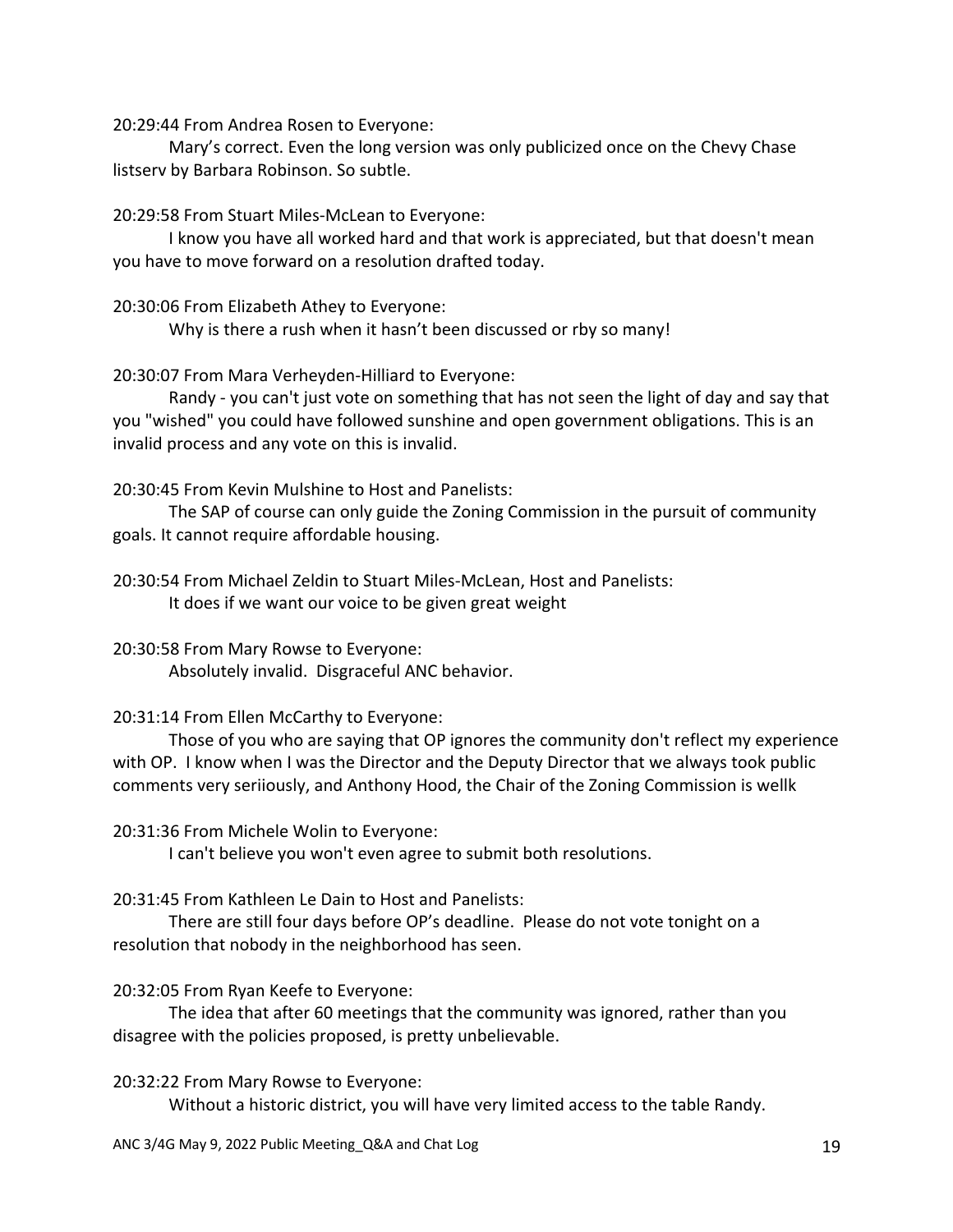20:32:52 From Mara Verheyden-Hilliard to Everyone:

The OP openly and demonstrably disregarded the 646 comments received on the Design Plan when it moved to its draft SAP. People were told to participate there, and then it was completely dismissed.

#### 20:33:04 From Diane Thompson to Everyone:

The draft the the ANC just voted down was published last week. Many residents were able to read and respond to the draft. It is completely disingenuous for the Chair to claim there was no time to publish a response that is only today being offered as the alternative today.

#### 20:33:15 From Libby Martin to Everyone:

I am surprised by the incendiary language in some of these repetitive chats. Can we tone it down?

20:33:38 From Lee Foster to Everyone:

What is the percentage of affordable housing in the other housing built by the city. Is it close to 25-50%?

20:34:37 From Stuart Miles-McLean to Everyone:

With all due respect, Ellen, our experience with the next door neighbor's project and OP's ultimate support before the BZA of an illegal structure was a deal breaker. That was only one example of many on our tiny little block where the City failed to do its job and listen to concerns of the neighbors.

20:34:48 From Mary Rowse to Everyone: Libby, you don't live within a block of the SAP area do you?

## 20:35:13 From Ryan Keefe to Everyone:

Development from DC government owned land must have at least 30% of units affordable by District law

20:35:18 From Kevin Mulshine to Host and Panelists: I don't think any of us want housing built by the city.

20:35:23 From Michele Wolin to Everyone:

how about taking out the language that 4.7 and 4.4 can be discussed elsewhere/in another forum (or whatever it says). There's no reason to include that.

20:35:52 From jerry malitz to Everyone: ryan makes an excellent point

20:35:52 From Libby Martin to Everyone: I support it.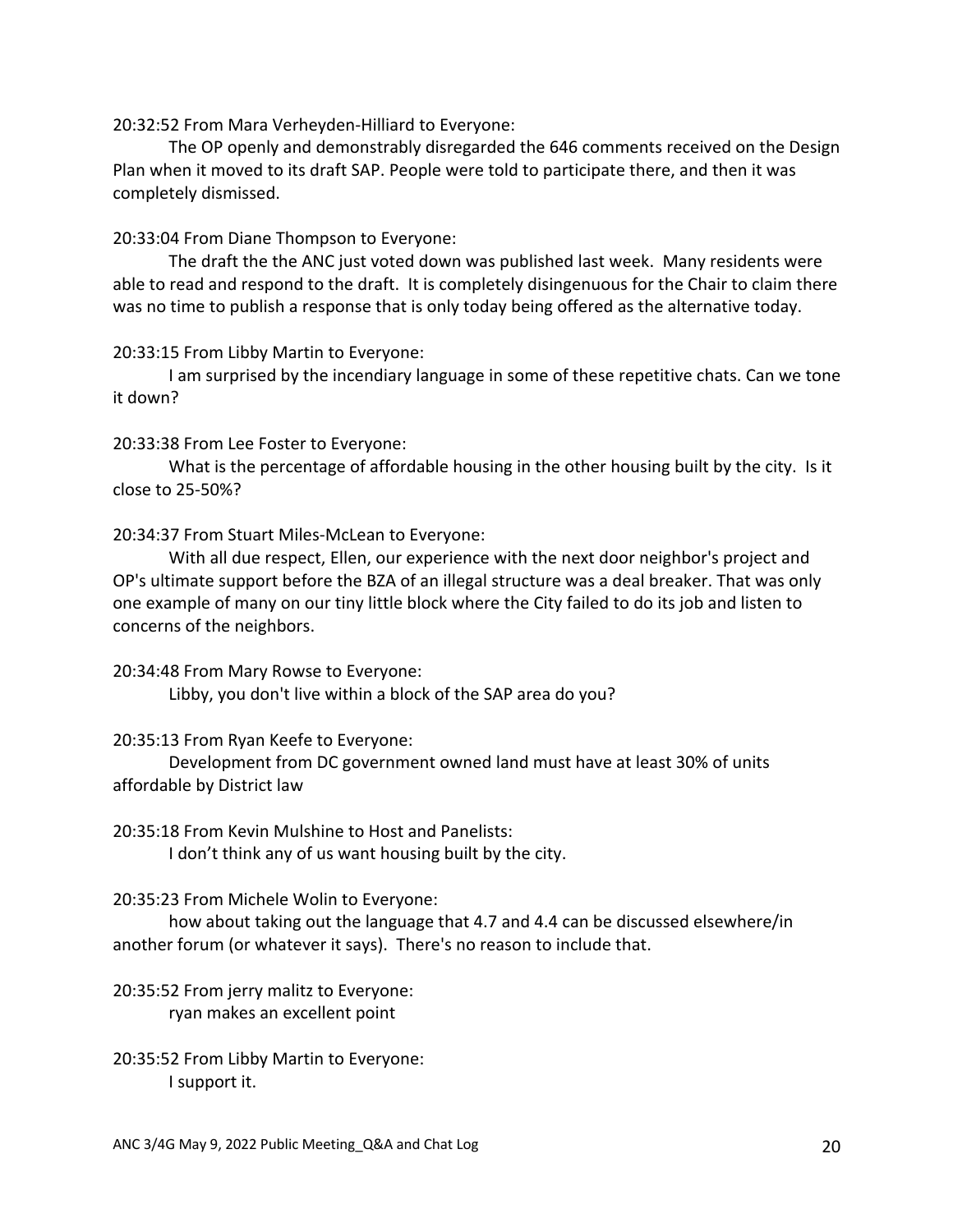20:38:08 From Mara Verheyden-Hilliard to Everyone:

Telling people who are outraged at outrageous actions that they should be more genteel is an old tactic to silence those who are standing up.

#### 20:38:34 From Ellen McCarthy to Everyone:

(continued) well known for leaning over backwards to make sure that community groups are empowered to participate. If you are going to insult the integrity of the public servants at OP, you should provide concrete examples of being ignored, not just that OP, being charged with representing citywide concerns like affordable housing, or needing to base its BZA recommendations on the zoning code, not totally agreeing with everything that is said in a public hearing.

#### 20:38:51 From Mara Verheyden-Hilliard to Everyone:

You are voting on a resolution that has had no community comment or input.

## 20:39:03 From Stuart Miles-McLean to Everyone:

We live in the narrow SAP area with two disabled family members and we feel like we are being told we should sell and move -- especially after we followed ALL the City's rules when we remodeled our home for our disabled son, but the City can't be bothered to require developers to follow the same rules.

#### 20:39:57 From K Simmons to Everyone:

Why would you need to sell and move?? The developers have even started but saying they are not following the rules?

## 20:40:35 From Ellen McCarthy to Everyone:

Stuart, with all due respect, I am sympathetic with your BZA case, but I am not familiar with the details or the OP report. However, it seems pretty draconian to go from a disagreement on one BZA case to charge OP with ignoring the community in general.

#### 20:40:52 From Stuart Miles-McLean to Everyone:

If This comment was removed  $b/c$  it contained a home address of an attendee. Doxxing, revealing personal information of an individual online, will not be tolerated.]

## 20:41:08 From Mary Rowse to Everyone:

The language in the resolution is not accurate and we will have to make sure the city knows this: "This resolution reflects the extended and in-depth engagement of all the members

of the ANC, the wide and detailed input from residents of Chevy Chase..." This is not true.

20:41:35 From Kathleen Le Dain to Host and Panelists:

Those who live closest to the Connecticut Avenue corridor will be greatly affected by development, and livability issues such as traffic, noise, building height, trash pick-up, traffic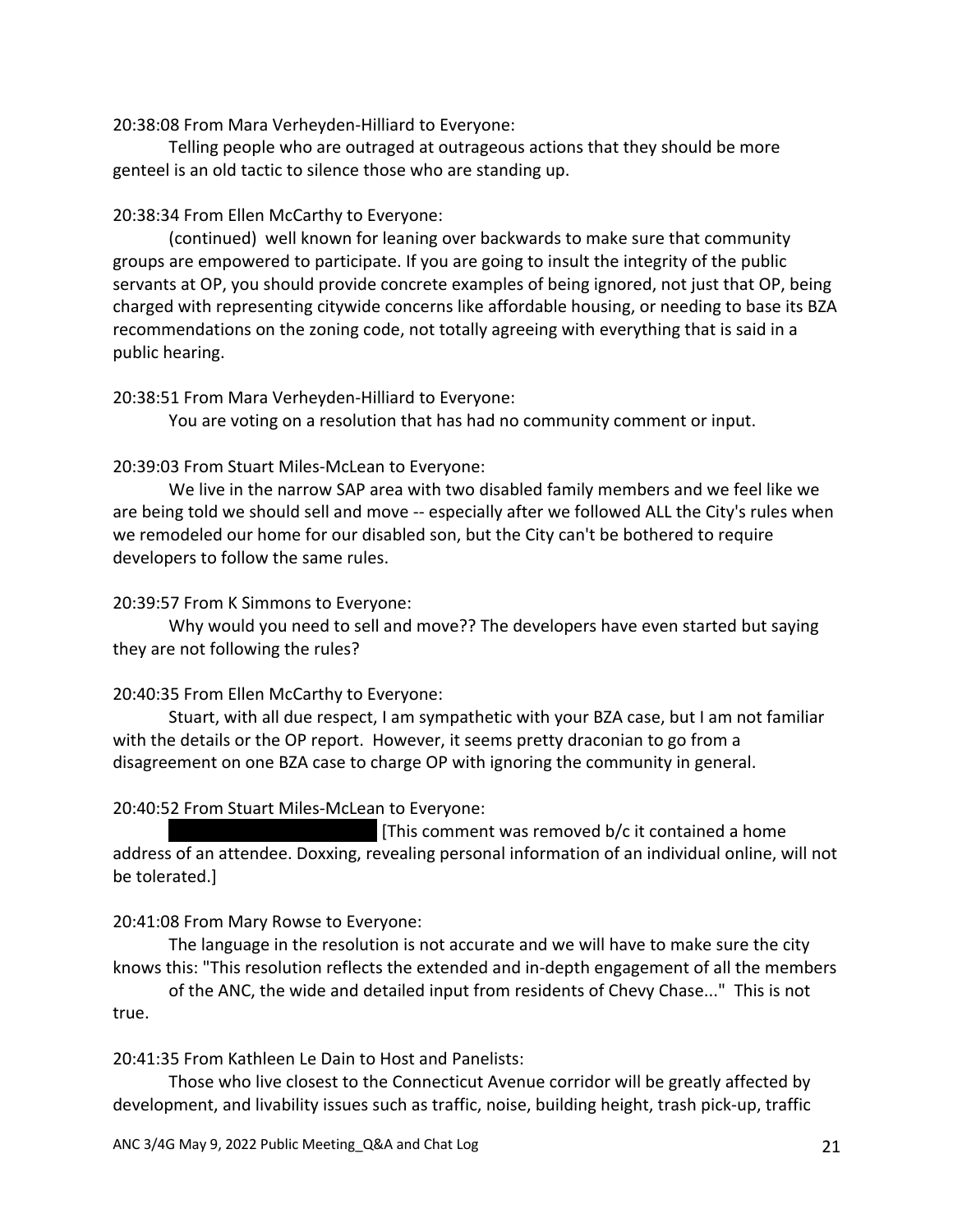flow, deliveries, parking, etc. Our viewpoints should be given greater weight than those far from development.

20:41:48 From Mary Rowse to Everyone: Why bother asking what the community thinks.

20:42:33 From Brian Becker to Everyone: Please!!

20:42:38 From K Simmons to Everyone:

Mary- Now you complain the community isn't heard but saying why bother with community comments  $\odot$ 

20:42:39 From Mary Rowse to Everyone:

Stop with the 11 sessions, the farmer's markets, the late nights early mornings. We're here now and you are ignoring us.

20:42:50 From Michele Wolin to Everyone:

The developers broke countless rules at 5401 Connecticut; forging signatures of the neighbor, razing the property without a raze permit, damaging the neighbor's house so she eventually had to sell to them rather than continue lititgation, not properly removing hazardous materials, etc. Got away with it all.

20:43:25 From Mara Verheyden-Hilliard to Everyone:

"Hearing from the community" on a resolution that was not published to the community at large and circulated to the community at large, such that they could provide meaningful comment does not address open government needs.

20:43:52 From K Simmons to Everyone:

Thank you for the 11 sessions. I attended one and gave my input of supporting the SAP.

20:44:46 From Andrea Rosen to Everyone:

I confess I am also confused.

Ryan O'Keefe, the law about 30% affordability applies I believe to property that has been disposed of by the city. Also, exceptions can be made.

20:44:59 From Michael Zeldin to Mara Verheyden-Hilliard, Host and Panelists: We published it as soon as it was written

#### 20:45:55 From Brian Becker to Everyone:

The appearance of "listening" is not the same as allowing the community input to be a factor. Community comments were completely disregarded. They were considered to be obstacles to be overcome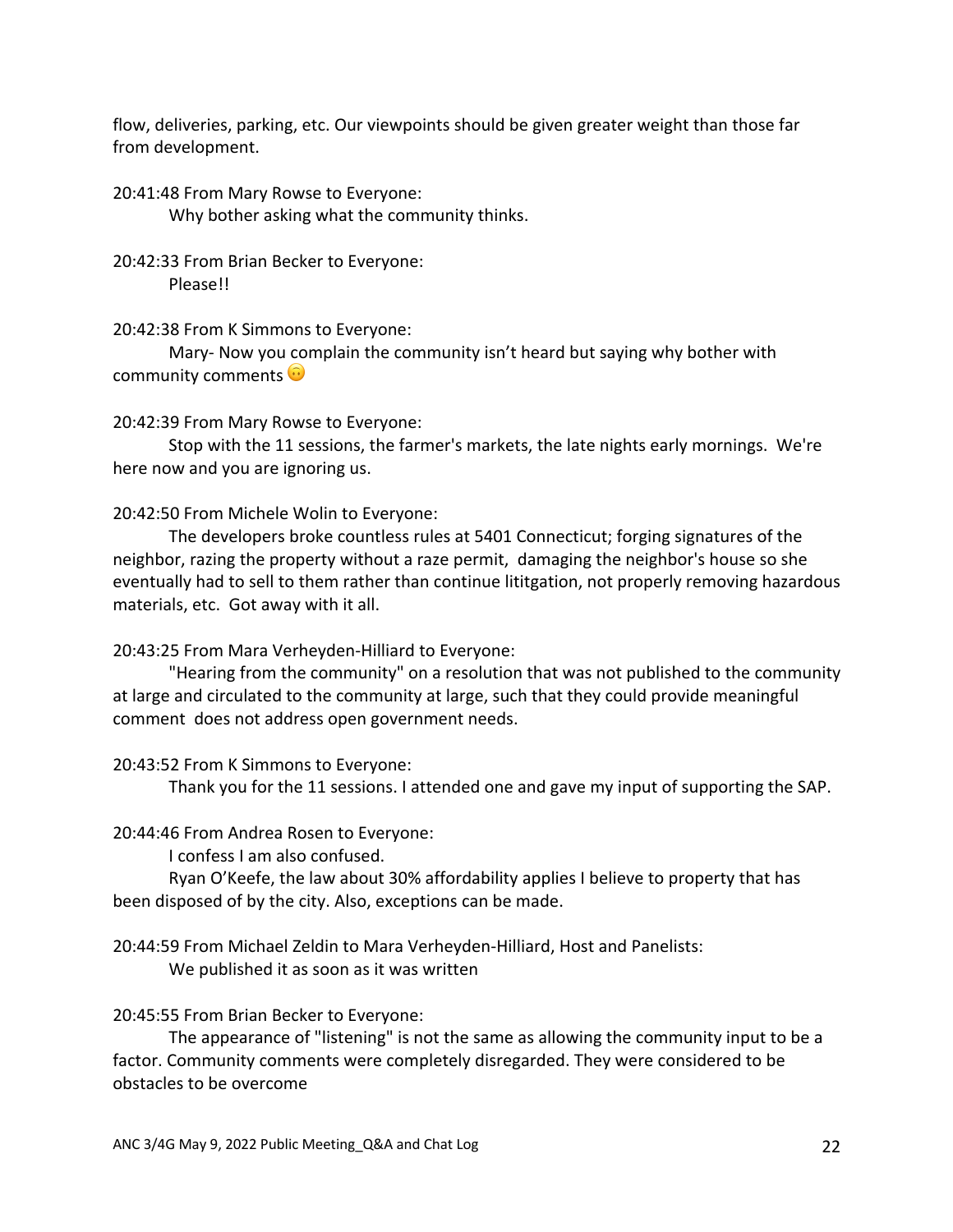#### 20:46:34 From Ryan Keefe to Everyone:

Thanks for getting my name wrong. They could technically set aside less but that has 1) never been done and b) would absolutely not fly at the Council in the wealthiest part of the city. Lets be logical here

#### 20:47:39 From Mara Verheyden-Hilliard to Everyone:

You could have meaningful contributions now in the SAP, but you are disregarding that responsibility for language about a "seat at the table"... to do what? You said this before when you abrogated responsibilities as to the Comp Plan and assured the community that the SAP would have specificity to address the core issues.

## 20:47:45 From Stuart Miles-McLean to Everyone:

Despite our strong recommendations in earlier sessions, we have never seen an effort by the ANC to try to understand the concerns of residents who live IN the narrow SAP area, vs the rest of the neighborhood. I'm reminded of MANY experiences with the City and the ANC when the concerns of directly impacted residents of a project are shunted aside in preference to the views of others.

#### 20:49:16 From Andrea Rosen to Everyone:

The Council is not involved in redevelopment projects. Presumably the city is not selling the property currently occupied by the library and community center, so the law doesn't come into play. Sorry about mistyping your name.

#### 20:50:26 From RONALD EICHNER to Everyone:

People might want to note that the requirement of 25% affordable housing on private development sites is a significant increase from the 20% currently in the zoning. I think thats a big imporvement and t is consistent with work the various ANC task forces have done in the past

#### 20:51:46 From Stuart Miles-McLean to Everyone:

The value of our property is of paramount importance and if our home ends up being separated by the width of a narrow alley from the likes of a 5333 Conn Ave "luxury DC living" building, we are sure our property value will suffer.

#### 20:52:04 From jerry malitz to Everyone:

please remind people how to raise their hand. some might be new to the meetings

## 20:53:25 From Andrea Rosen to Everyone: Agree with Lee on both points.

20:56:45 From Stuart Miles-McLean to Everyone: I don't know you, but thank you, Mara.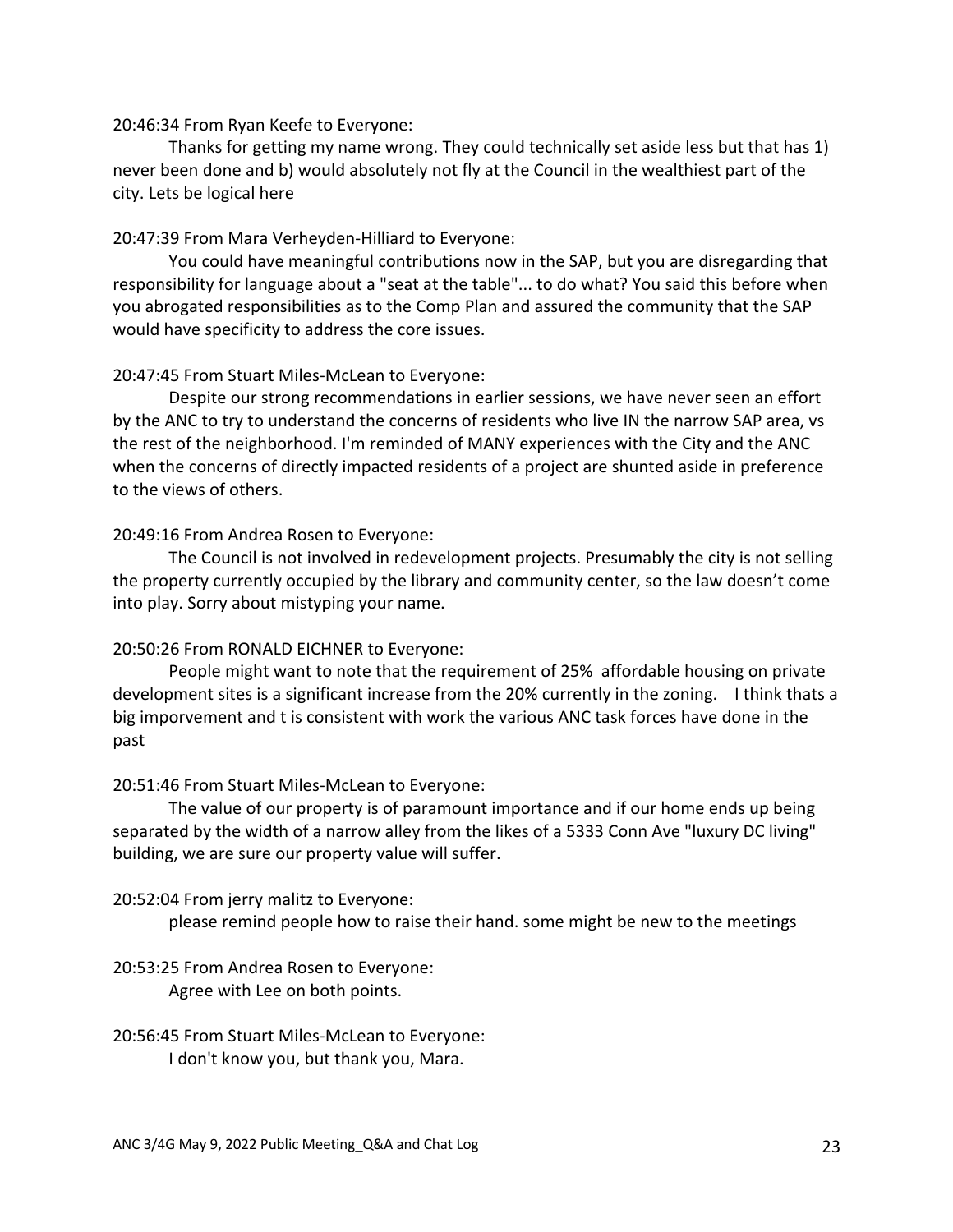20:57:20 From Andrea Rosen to Everyone: Mara is exactly correct.

20:57:35 From K Simmons to Everyone: Stopping the SAP will help continue the racist legacy

- 20:57:44 From Mary Rowse to Everyone: Wow Randy. Unbelievable.
- 20:57:53 From Mary Rowse to Everyone: For Shame Randy.
- 20:58:40 From Mary Rowse to Everyone: Thank you Pat.

20:58:47 From Ryan Keefe to Everyone:

Stuart, your house will be at least 4 houses away from larger multifam development. Also, uh, given the value of your home I'm not sure why you are worrying about its value

20:58:49 From Elizabeth Athey to Everyone: Thank you Pat

20:58:51 From Stuart Miles-McLean to Everyone: We yield our time to Mara, too!

20:59:10 From Mary Rowse to Everyone: Wow, this ANC is truly shameful.

20:59:43 From Mary Rowse to Everyone: We've listened to you and your colleagures Ad Nauseum Randy.

21:02:02 From Mary Rowse to Everyone:

It's outrageous to cut people off after 1 minute. Even the DC Council gives people 3 minutes.

21:02:30 From Stuart Miles-McLean to Everyone:

The point is that you shouldn't be voting on this particular resolution tonight. You should go back to OP and say CCDC needs more time and not pretend that is not possible.

21:03:31 From RONALD EICHNER to Host and Panelists:

Please note that Mara is incorrect - the SAP calls for significant affordable housing at the Civic Core, and 25% affordable on private property. Why is that a problem?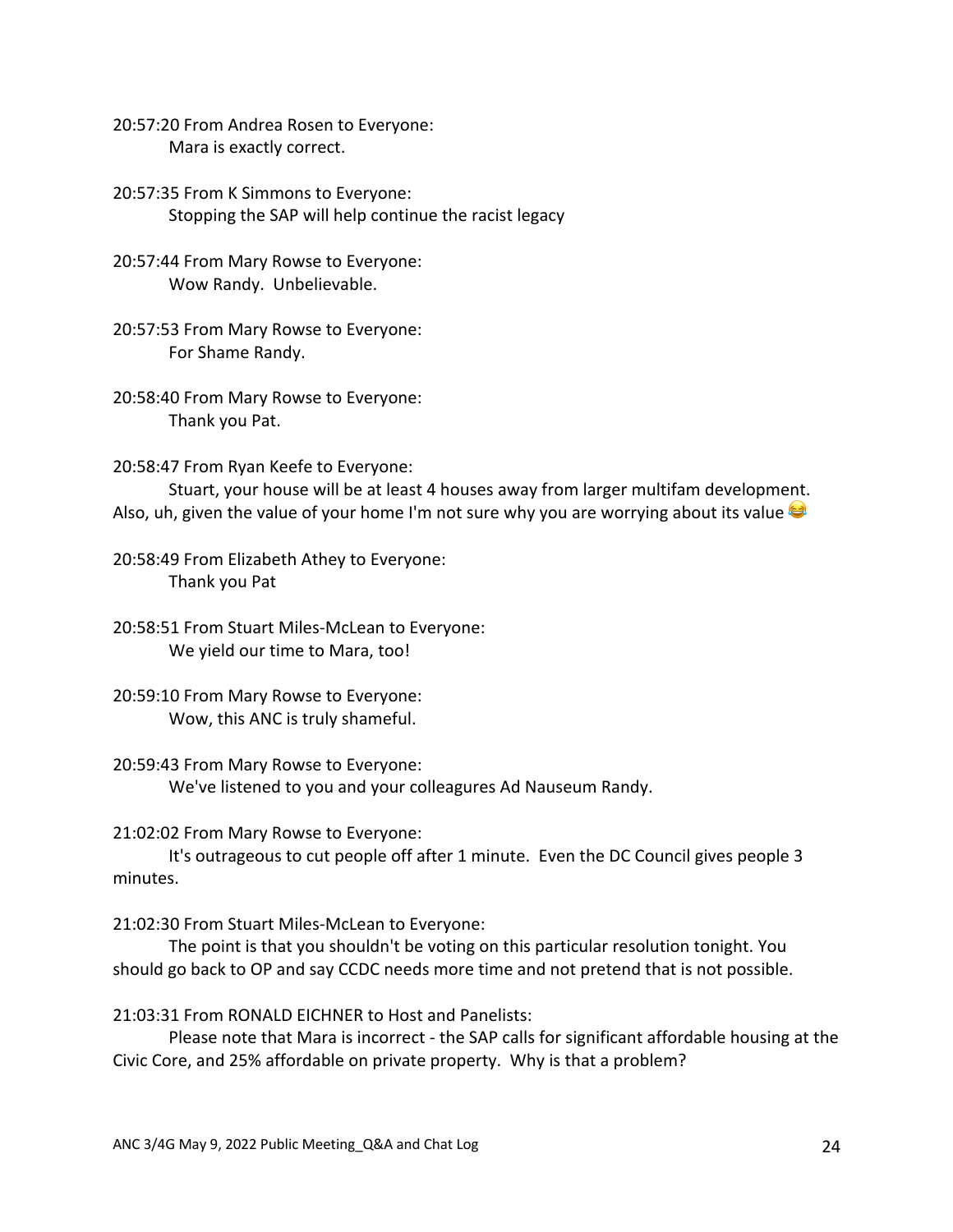21:03:59 From Mary Rowse to Everyone:

Yes, why is the ANC ramming this through? Who is the ANC responsive to?

21:04:06 From RONALD EICHNER to Host and Panelists:

Also, there is absolutely nothing in the SAP that would preclude the social housing proposed int eh Green Housing Deal.

- 21:05:41 From Stuart Miles-McLean to Everyone: Thank you, again, Mara!
- 21:05:56 From Jeffrey Gay to Host and Panelists: Thank you Mara.
- 21:06:18 From Mary Rowse to Everyone: Tell OP you're rejecting the plan.
- 21:06:44 From K Simmons to Everyone: We should accept the plan
- 21:08:25 From Pat Roth to Everyone: Mara, Exactly !

21:08:46 From K Simmons to Everyone: Not all of RASE agreed to the recommendations. The RASE recommendations are Mara's recommendations.

21:09:09 From Andrea Rosen to Everyone: Did a majority vote for the statement issued by the RASE?

21:10:20 From K Simmons to Host and Panelists: Thank you Connie!!

21:10:51 From K Simmons to Everyone: Thank you Connie!!

21:10:55 From Thomas Orgren to Everyone:

Thank you Commissioner Chang. I live within a block of the small area plan zone as well and support the SAP as written.

21:11:01 From RONALD EICHNER to Everyone:

If you rad the proposed Green New Deal for Housing, it is very exciting, but there is nothing in the SAP that would preclude social housing.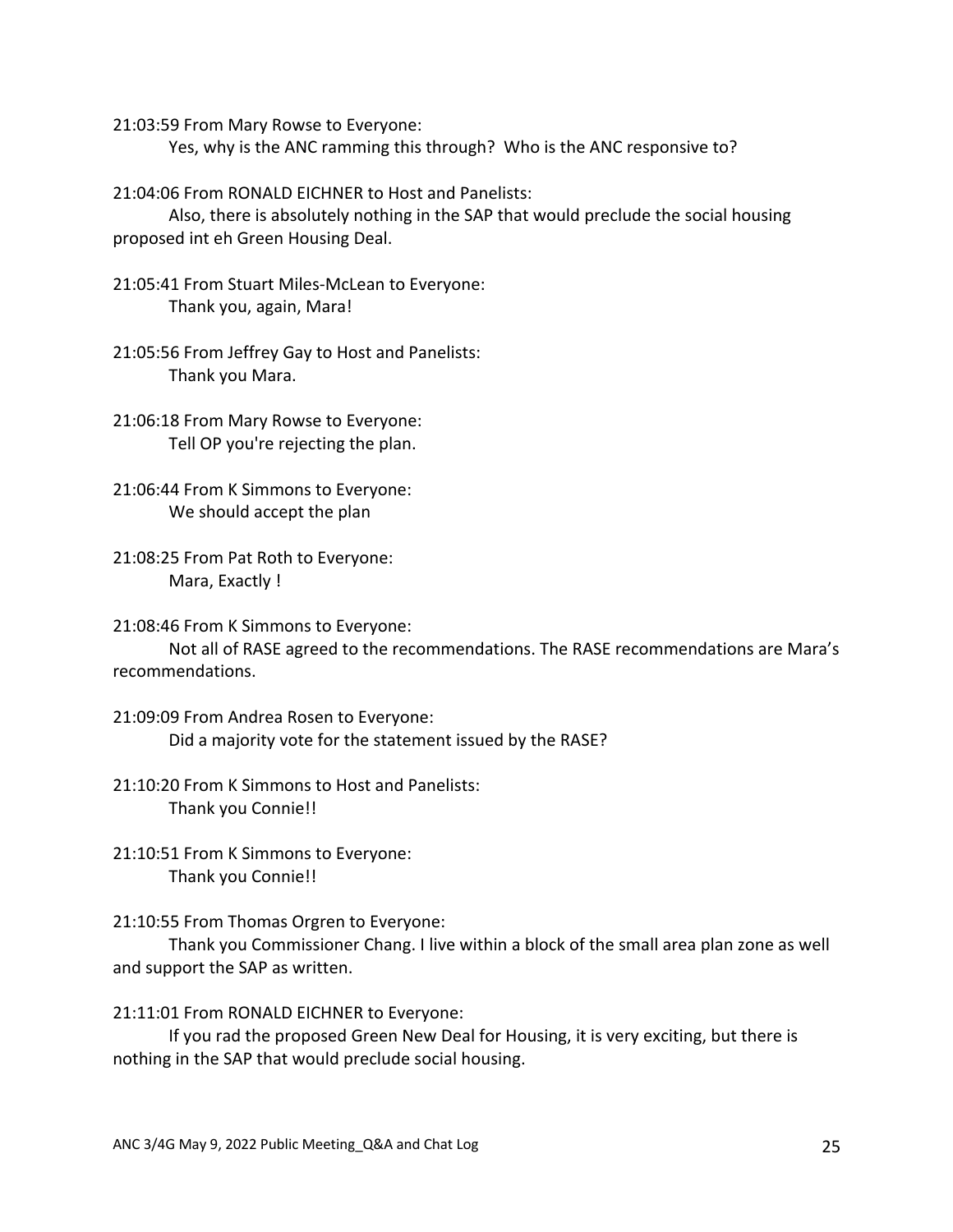21:11:04 From Andrea Rosen to Everyone:

There are many suggestions in the document, but they are just that: suggestions.

21:11:15 From Mara Verheyden-Hilliard to Everyone:

We want actual change - the SAP does not create meaningful change. It is more of the same unaffordable housing developer giveaways.

21:11:18 From Jamie Butler to Host and Panelists:

There's nothing in this plan that will get in the way of Lewis-George's Green New Deal Act. It will support green housing and social housing. We need to move ahead with this plan and stop making up reasons to stop it.

21:11:29 From K Simmons to Everyone: We can't have change happen until the SAP moves forward

- 21:11:34 From Mara Verheyden-Hilliard to Everyone: Why is the ANC not pushing for actual change?
- 21:11:44 From K Simmons to Everyone: This is just delay tact to prevent change
- 21:12:03 From RONALD EICHNER to Everyone: Thank you CM Gore!

21:12:09 From Mara Verheyden-Hilliard to Everyone: We want affordable housing - this development does not create affordable housing. Why wouldn't you push for actual affordable housing?

21:13:05 From Mara Verheyden-Hilliard to Everyone: So mandate affordable housing in the SAP.

21:13:10 From Ryan Keefe to Everyone: Hell yeah CM Gore

- 21:13:21 From Mara Verheyden-Hilliard to Everyone: But the ANC is not doing that. It is opening up a land grap without requirements.
- 21:13:45 From Mara Verheyden-Hilliard to Everyone: Why isn't the ANC requiring affordable housing in the SAP?

21:13:45 From Mary Rowse to Everyone:

Lisa, there will be no affordable housing in Chevy Chase DC on the Community Center lot for years. And it will be a handful of units if that.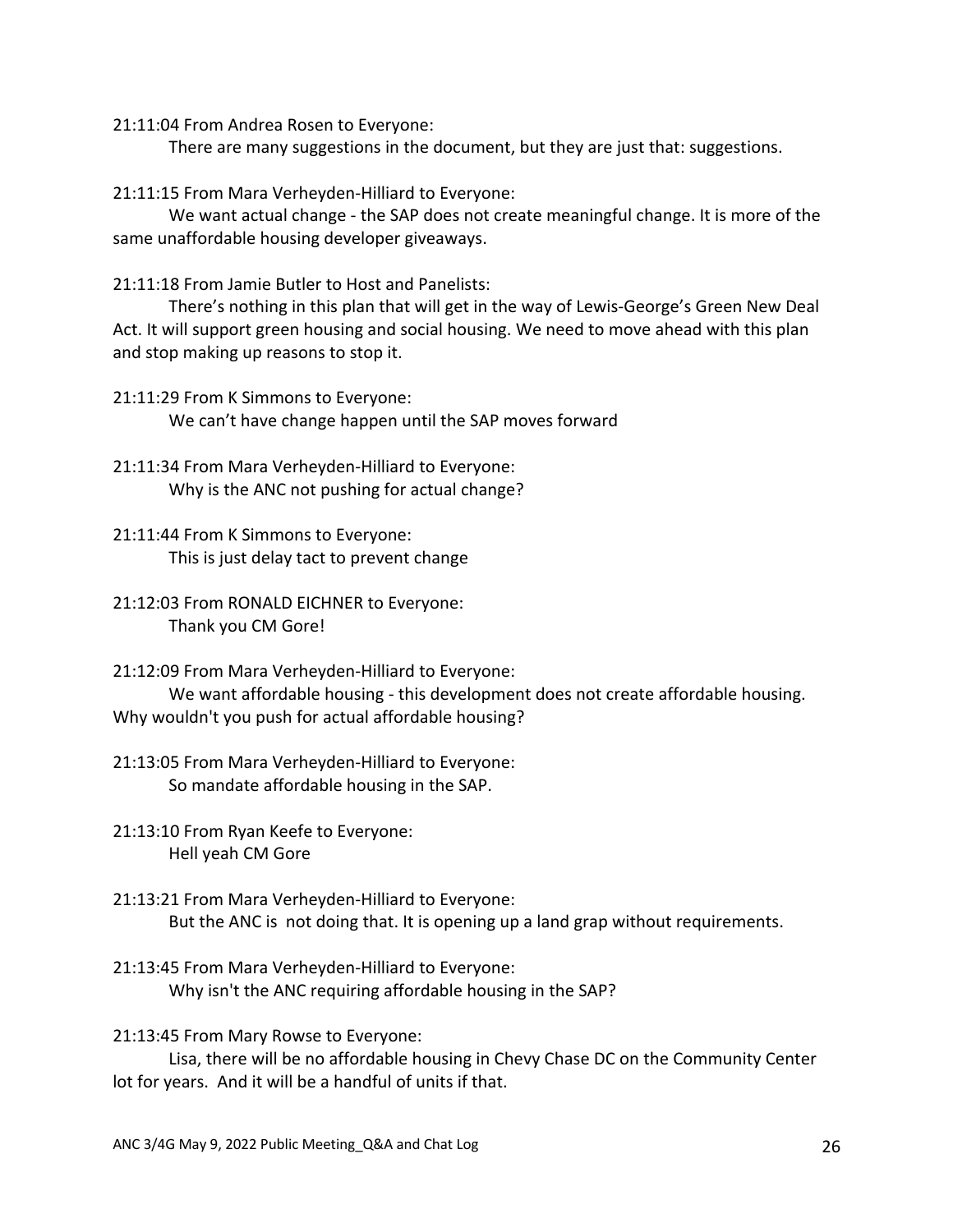21:14:34 From RONALD EICHNER to Everyone:

The SAP calls for unprecedented co-deveopment of the Civic Core with affordable housing and we are calling for 25% affordable on private property which is significant. This assertion that there wont be affordable housing is just not accurate

21:14:34 From Stuart Miles-McLean to Everyone:

We are talking about 2 or 3 months now on a process we are told will take 30 to 40 years to fully realize.

21:14:37 From Jamie Butler to Host and Panelists:

That is not true Mary Rowse. Funding is available and it will move forward

21:15:06 From Mara Verheyden-Hilliard to Everyone:

But you are delaying - you just told us you are hoping just for a seat at the table, when you could mandate affordable housing in the SAP now.

21:15:37 From K Simmons to Everyone: Approving the SAP is the step to getting affordable housing

21:15:45 From Andrea Rosen to Everyone:

I disagree strongly. The SAP should be strong, intentional, and binding. It is none of those things, and developers will run rough-shod over it, aided by the Zoning Commission.

21:16:01 From Stuart Miles-McLean to Everyone: Has anyone said they are not in support of affordable housing in this discussion?

21:16:22 From Michele Wolin to Everyone: How many attendees at this meeting?

# 21:16:54 From Randy Speck to Everyone: 49

- 21:17:23 From Ryan Keefe to Everyone: There is a more than 70ft building across from Starbucks
- 21:18:04 From RONALD EICHNER to Everyone: Theree is already a 70or 80 ft building on that corner!
- 21:18:45 From Pat Roth to Everyone: That building is not in the SAP
- 21:18:49 From teresa grana to Host and Panelists: what building are your referring to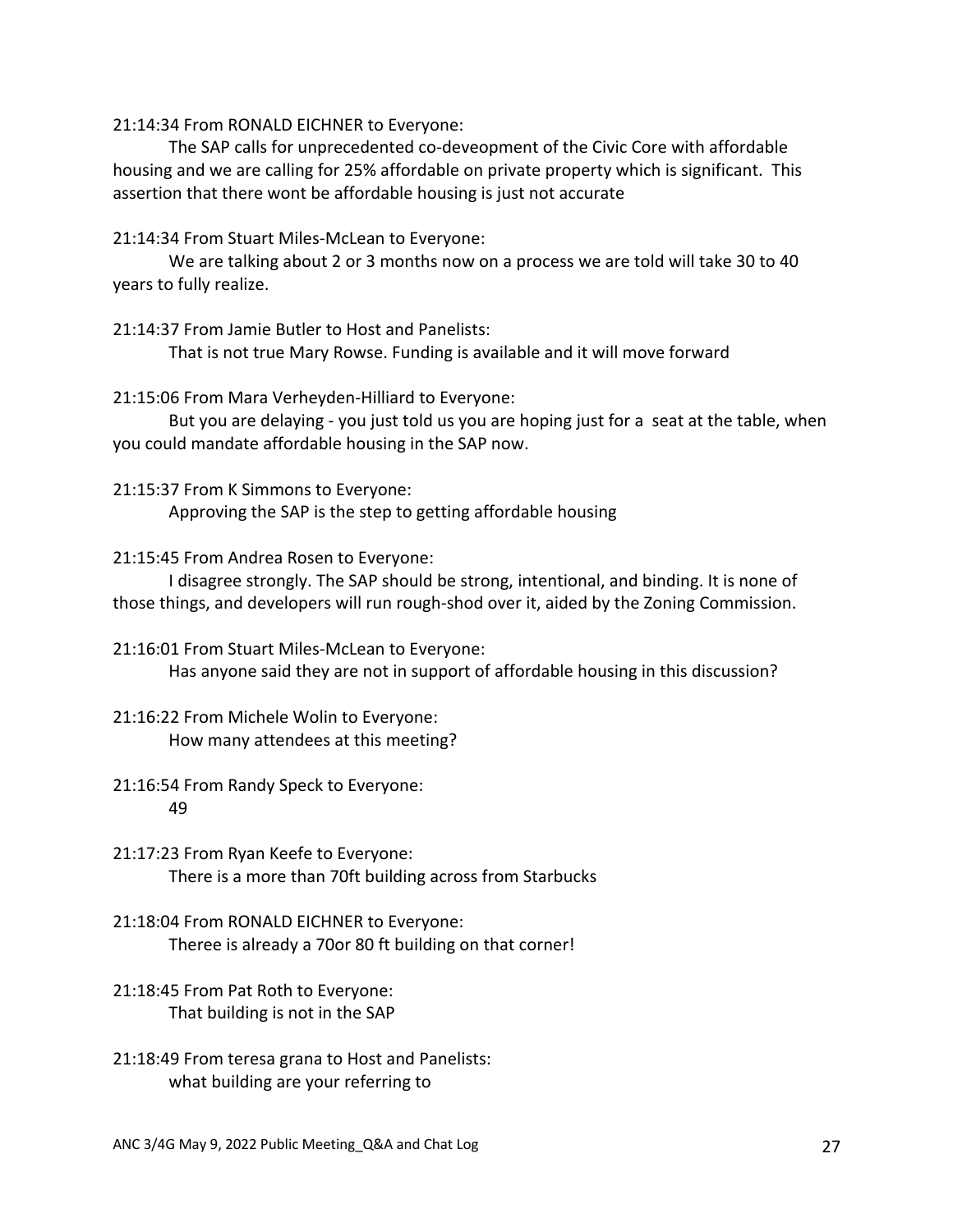#### 21:19:21 From Ryan Keefe to Everyone:

…it still exists, as a part of the neighborhood fabric even

#### 21:19:32 From K Simmons to Everyone:

This so confusing objecting what the neighborhood already has. It's simple people don't really want affordable housing and are truly afraid of the neighborhood demographics changing.

#### 21:19:35 From Michele Wolin to Everyone:

At one of our break-out small group "community" meetings with OP, when they were doing a word salad, four different people had to say parking was important before the OP facilitator deigned to write it down. When we said other comments that didn't agree with OP's vision, she didn't write them down at all. This is why people feel ignored.

## 21:20:05 From Mara Verheyden-Hilliard to Everyone:

This is an emperor has no clothes moment. The SAP is rhetorical document that only serves to facilitate the Comp Plan and developer devouring of this area without mandating meaningful affordable housing. The ANC must have seen other SAPs that have actual details, which are common. This is an outlier - why endorse it.

## 21:20:34 From RONALD EICHNER to Host and Panelists:

What is in the attachments? IF the details jump the gun and try to set detailed Guidelines prior to the drafting process, it would be premature

## 21:21:50 From Pat Roth to Everyone:

I disagree with you k simmons! This is not what folks are objecting to.! We want a granular plan. Specificity. —- a real plan

# 21:21:50 From Stuart Miles-McLean to Everyone: Thank you Commissioner Zeldin

21:23:50 From Mara Verheyden-Hilliard to Everyone:

But the comments that came in before were dismissed.

#### 21:25:07 From lee Schoenecker to Everyone:

I strongly agree with Commissioner Zeldin that the more detailed version (the Gosselin version) be attached to the shorter, more official version that Chairman Speck has put forward. There is a lot of meat in the Gosselin that needs to be distilled, yet will add to further planning processes that I hope Chairman Speck would basically explain tonight before a vote.

21:25:29 From Mara Verheyden-Hilliard to Everyone:

If there isn't anything different, why not include the larger version too then?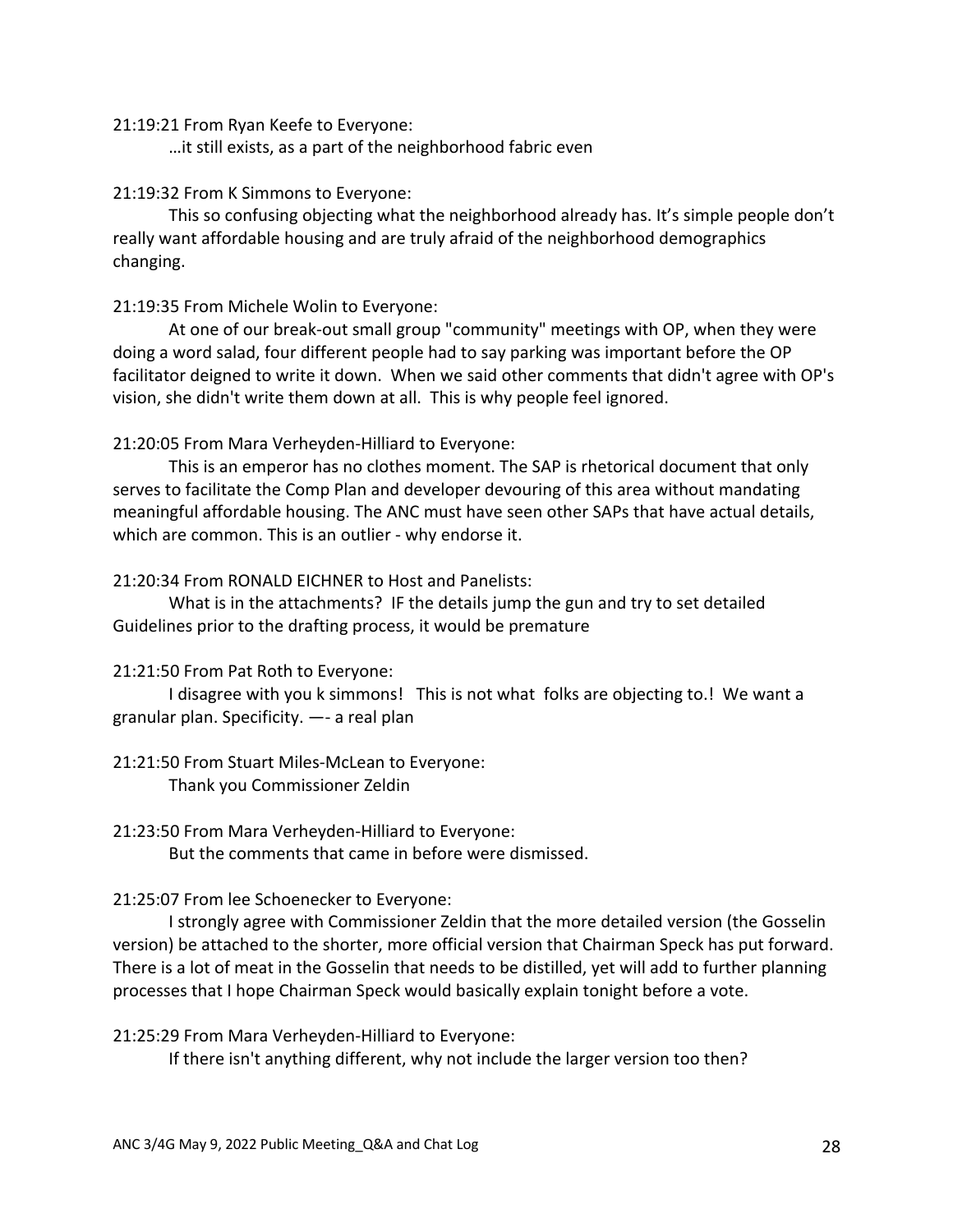21:25:32 From Lee Foster to Everyone:

Why can the public not see what Randy produced before you approve it. It was released today?

21:25:59 From Mara Verheyden-Hilliard to Everyone:

Again, how are you voting on a document that has not be shared with the public before just now?

- 21:26:34 From Jamie Butler to Host and Panelists: It is taken from the resolution that has been out there.
- 21:26:47 From Ryan Keefe to Everyone: Roberts Rules exists, and following them is important come on
- 21:27:09 From Lisa Gore ANC 3/4G-01 to Ryan Keefe, Host and Panelists: Thanks Ryan! Absolutely!
- 21:27:37 From RONALD EICHNER to Host and Panelists: FWIW, by definition, a Form Based Code is mandatory.
- 21:27:59 From Mara Verheyden-Hilliard to Everyone: If we are going to be following rules, let's follow sunshine and open government rules.
- 21:28:40 From Mary Rowse to Everyone: Yeah, it seems some rules and laws are okay to break.
- 21:28:51 From Ryan Keefe to Everyone: They are allowed to send anything. It is not granted "great weight" though
- 21:29:02 From Mara Verheyden-Hilliard to Everyone: Then the RASE recommendations should be appended and included from the ANC.

21:29:30 From Ryan Keefe to Everyone:

That isn't true great weight is given to the commission as a whole no matter the vote total, it is just a majority

21:29:36 From Stuart Miles-McLean to Everyone: "RASE"?

21:30:19 From Mara Verheyden-Hilliard to Everyone:

Racial and Social Equity Standing Committee recommendations that the ANC is disregarding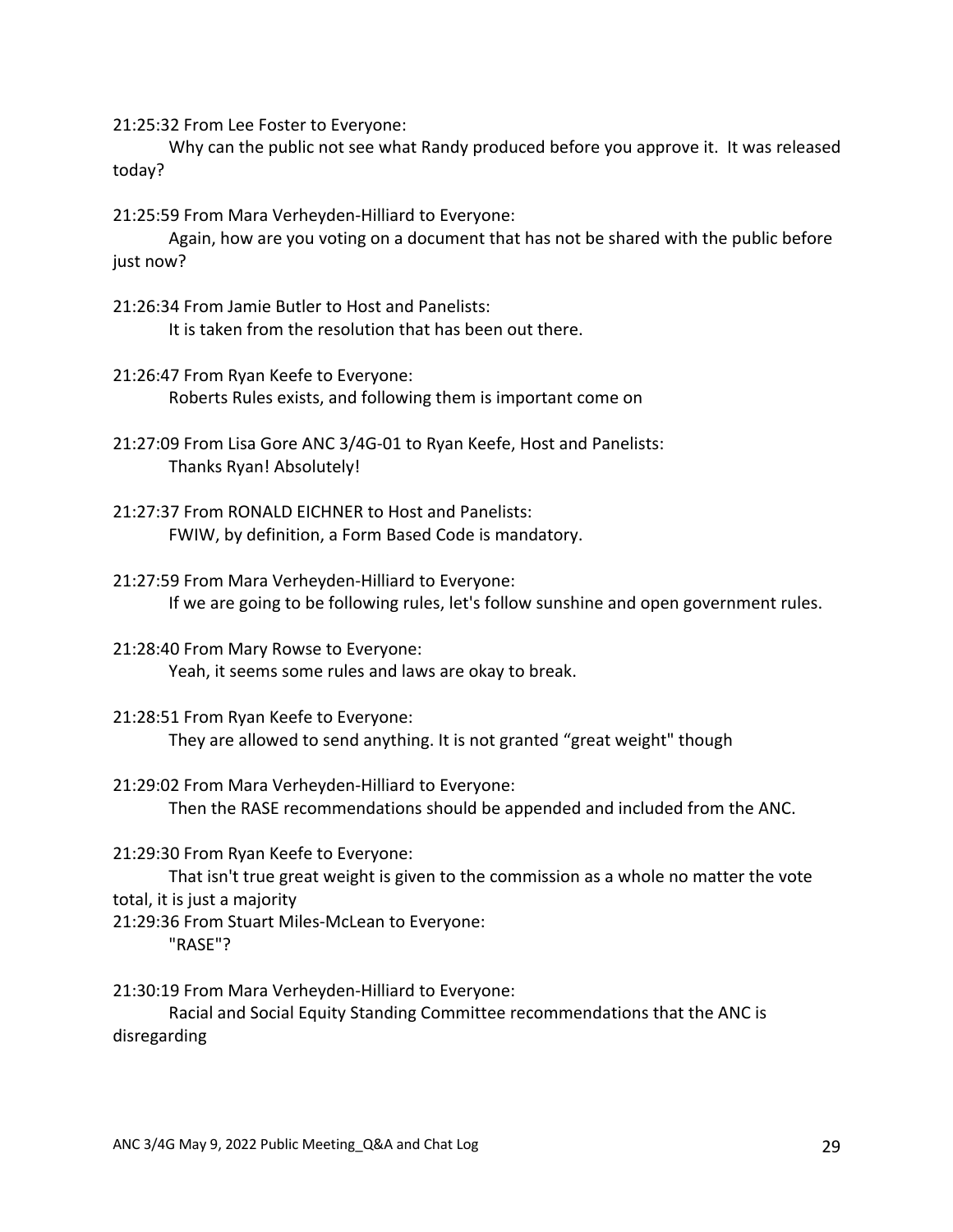21:30:35 From K Simmons to Everyone:

Racial And Social Equity Committee that Mara utilized to write her recommendations to the ANC

21:30:41 From Stuart Miles-McLean to Everyone: Thanks, Mara

21:31:16 From Pat Roth to Everyone: Michael is right!

21:31:25 From Mara Verheyden-Hilliard to Everyone:

The majority of the committee supported the recommendations and everyone had their input and edits. This is a duly authorized standing committee that the ANC is disregarding.

21:31:42 From Stuart Miles-McLean to Everyone: Thank you, Com. Zeldin!

21:32:18 From Libby Martin to Everyone:

The Racial and Social Equity Committee. The process was ill informed within our group and views are now quite mixed.

21:32:31 From teresa grana to Host and Panelists: yes Thank you for this addition

21:33:18 From Michael Zeldin to Host and Panelists:

6. The greatest shortcoming of the CCSAP is its failure to articulate at a granular level how it intends to implement and enforce its various recommendations and to further ensure that its recommendations be made mandatory for all developments in the covered area. The ANC asks and expects that the next version of the SAP contain the missing mandate.

21:33:30 From Lisa Gore ANC 3/4G-01 to Host and Panelists: The ANC is not regarding the RASE. As stated, we will discuss that resolution.

21:33:44 From Lisa Gore ANC 3/4G-01 to Everyone: The ANC is not regarding the RASE. As stated, we will discuss that resolution.

- 21:33:53 From Lisa Gore ANC 3/4G-01 to Everyone: disregarding
- 21:34:01 From K Simmons to Everyone: Can you repeat Michael's statement?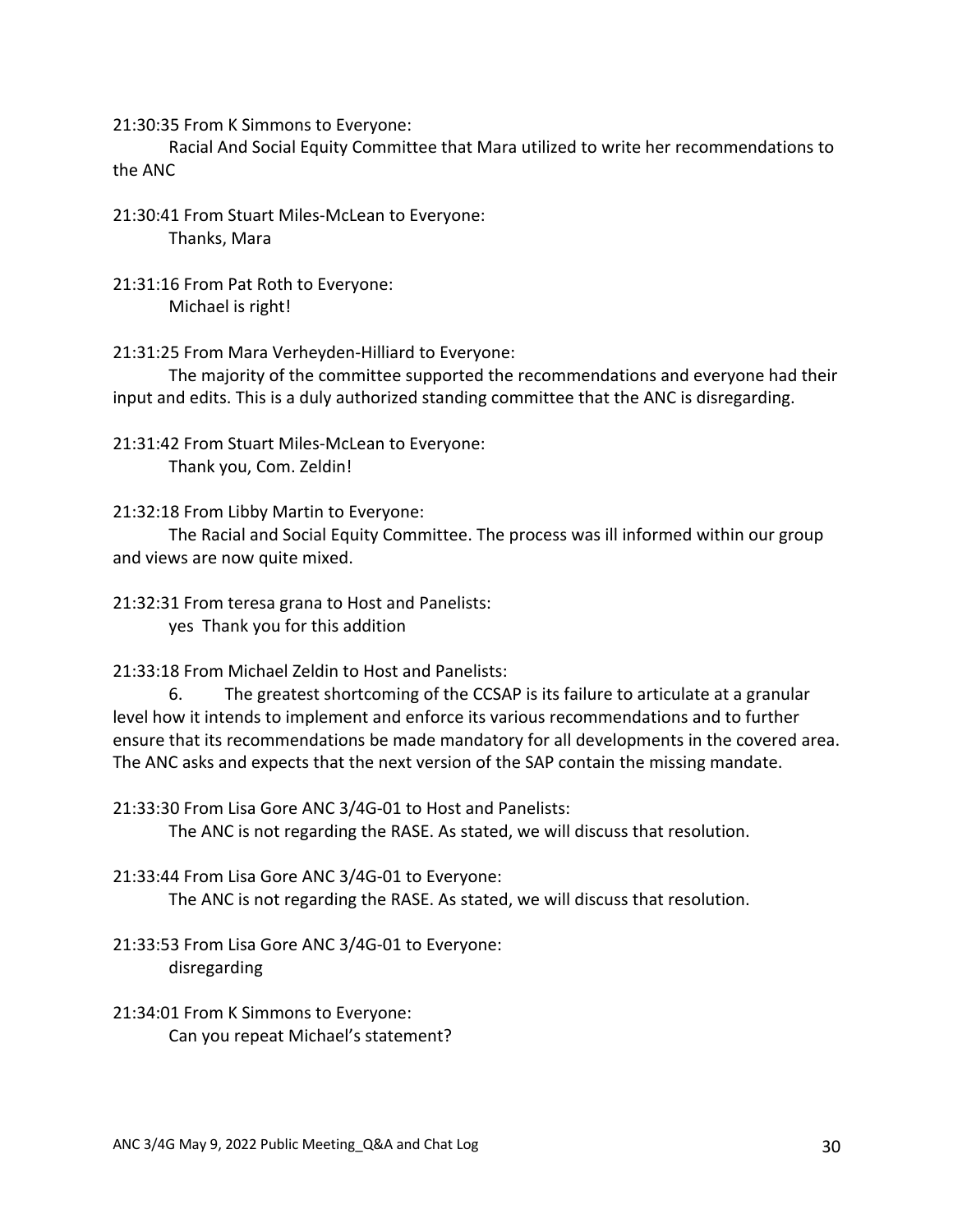21:34:45 From Mara Verheyden-Hilliard to Everyone:

But that resolution should have been discussed in advance of authorizing a resolution, to be included. Afterwards makes no difference, except for the apparent purpose of trying explain away the dismissal of it.

21:35:03 From Randy Speck to Everyone:

6. The greatest shortcoming of the CCSAP is its failure to articulate at a granular level how it intends to implement and enforce its various recommendations and to further ensure that its recommendations be made mandatory for all developments in the covered area. The ANC asks and expects that the next version of the SAP contain the missing mandate.

21:35:17 From Ryan Keefe to Everyone:

Might want to review fwiw https://anc3g.org/wp-content/uploads/2021/01/By-Laws-2021-v.Final\_.pdf

# 21:36:12 From Thomas Orgren to Everyone:

This is an extraordinary late attempt to override everything that was discussed for the last two hours.

21:36:14 From Mara Verheyden-Hilliard to Everyone:

Correct, this has no plans. It is just an authorization do whatever they want later.

## 21:36:32 From Andrea Rosen to Everyone:

We didn't ask for a visioning document after agreeing to the up-FLUM; we asked for a Small Area Plan. What is so difficult to understand about that, Commissioners?

21:36:35 From Thomas Orgren to Everyone:

And the entire plan for that matter.

# 21:36:37 From Lee Foster to Everyone:

Why don't they approve it at the Small Area Visioning document. Not a Small Area Plan - since it is not a plan.

# 21:36:47 From Stuart Miles-McLean to Everyone:

Com. Chang, please explain your reservations to Com. Zeldin's proposal, rather than just challenging it.

21:37:25 From RONALD EICHNER to Host and Panelists:

cIf the expectation is a full blown set of guidelines, then the would be premature. If the expectation is for OP to describe methodology for implementation, its a good addition

21:37:27 From Ryan Keefe to Everyone:

Amending after a resolution is passed is not good procedure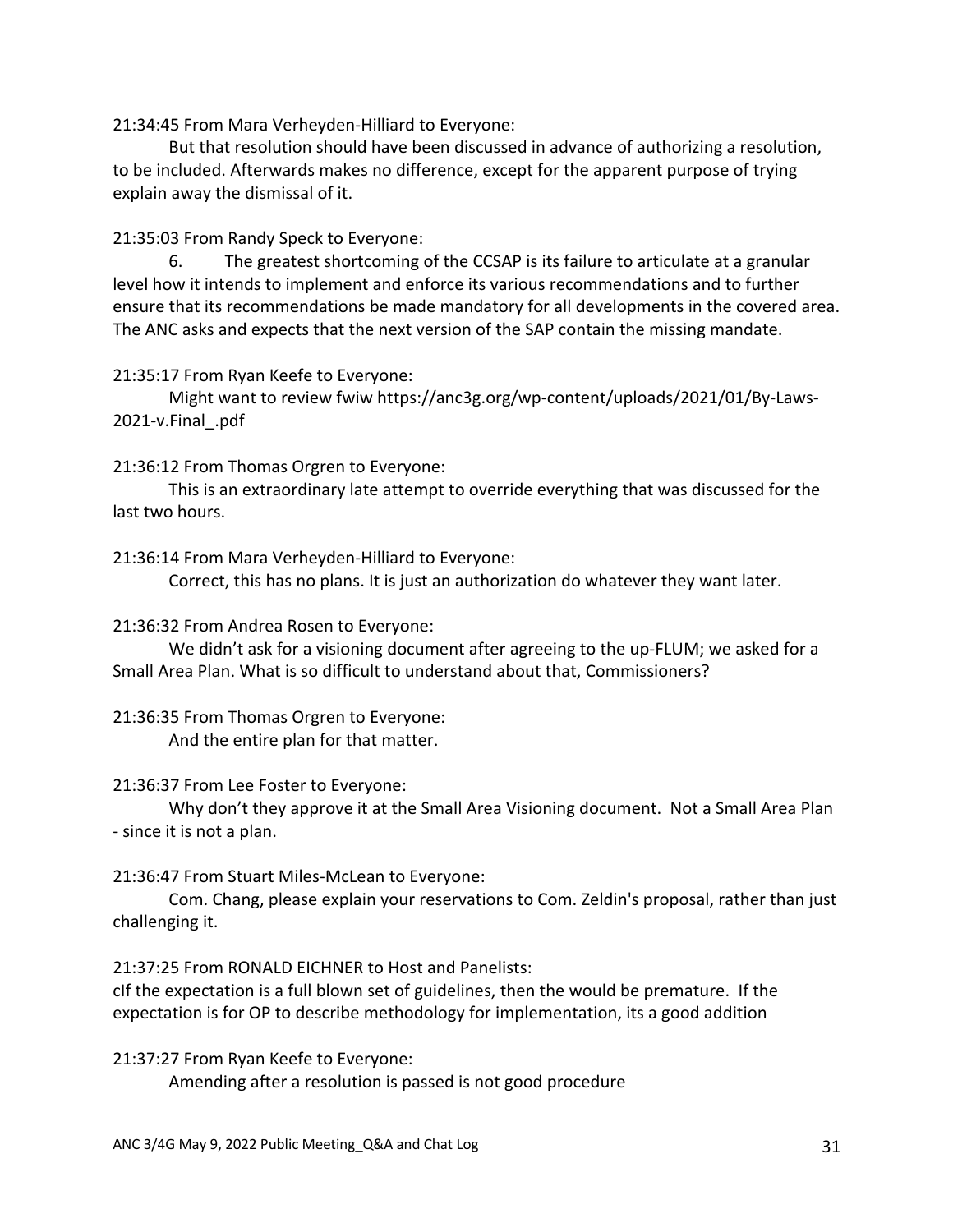21:37:47 From K Simmons to Everyone:

It isn't.

21:38:01 From Thomas Orgren to Everyone:

The Commission has just voted to demand a full zoning code in the next draft of the document, which will require significant additional study, discussion, and will not be complete before a new City Council is seated.

21:38:44 From K Simmons to Everyone:

This is crazy!

21:38:47 From Stuart Miles-McLean to Everyone:

Wow. Falling on your procedural sword is really something to see -- after you essentially spring a new document on the community tonight. that is really something

21:38:55 From Thomas Orgren to Everyone:

This is extraordinary obstructionism that will delay this plan significantly

21:39:08 From RONALD EICHNER to Host and Panelists:

If the expectation is full blown guidelines, it is way premature. If the expectation is a description of methodology for implementation, its fine

21:39:14 From Ryan Keefe to Everyone: OP is going to disregard that part completely fwiw

21:39:24 From Thomas Orgren to Everyone: As they should.

- 21:39:31 From Ryan Keefe to Everyone: Agreed
- 21:40:00 From teresa grana to Host and Panelists: what is the resolution
- 21:40:01 From Lisa Gore ANC 3/4G-01 to Thomas Orgren, Host and Panelists: Absolutely
- 21:40:15 From RONALD EICHNER to Everyone:

If the expectation is for a full set of guidelines, it is premature and wont happen. If it is for a description of the methodology for implementation, its fine

21:40:19 From Thomas Orgren to Everyone: City Council makes the final decision on this one...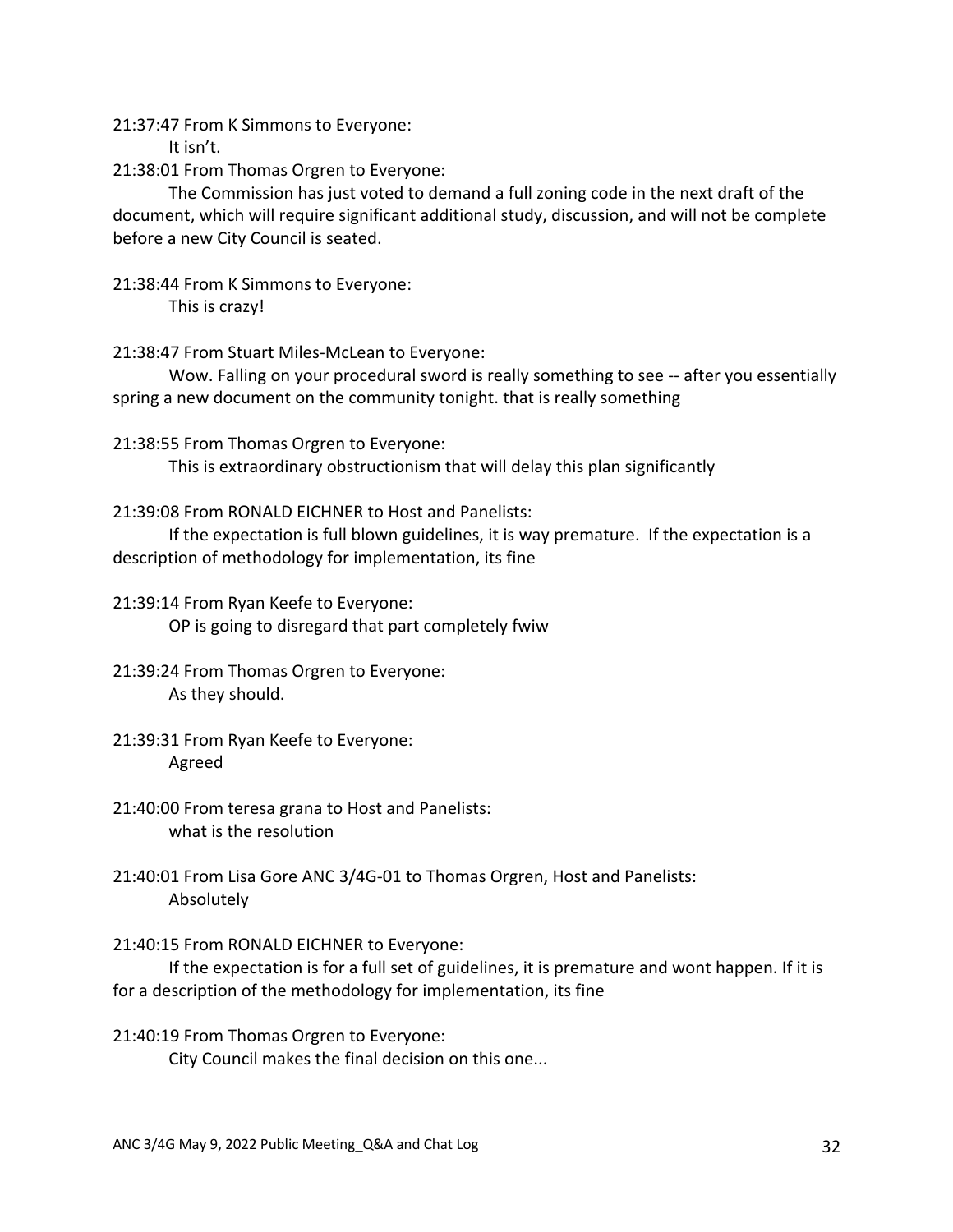21:40:40 From Mara Verheyden-Hilliard to Everyone:

Lisa, you wrote to the committee this week that you had been following the process and were appreciative of everyone's efforts in drafting the proposals.

21:40:47 From Libby Martin to Everyone:

True, As I've stated in this chat. The process in our RASE group was ill informed and the views are very mixed. I now support the simplified SAP.

21:41:25 From Lisa Gore ANC 3/4G-01 to Everyone:

Mara - that was BEFORE I saw it. It's not what I thought the committee would ever agree on.

21:41:34 From Mary Rowse to Everyone:

What a shameful ANC meeting. Thank you Michael Zeldin for being the only Commissioner willing to listen to the public.

21:42:14 From Mara Verheyden-Hilliard to Everyone:

This what you wrote just yesterday, Lisa, hours after it had been circulating: "I've been silent on this conversation but very observant of the discussion and the work the group has been doing. Looking forward to your input.

Thanks again,"

 $\circ$ 

21:42:33 From Michael Zeldin to Mary Rowse, Host and Panelists:

21:43:12 From Lisa Gore ANC 3/4G-01 to Everyone:

Mara - I saw it at almost 12 midnight. Stop conflating. Regardless, not what I ever expected.

21:43:57 From Mara Verheyden-Hilliard to Everyone:

You wrote that at 8pm in direct response to discussion about the proposal that was being edited and had been circulating for many hours.

21:44:47 From Mary Rowse to Everyone:

No, Randy, the ANC did not do the best it could. For shame.

21:44:49 From Stuart Miles-McLean to Everyone:

Thank you for all the hard work, even if we disagree.

21:45:19 From Mara Verheyden-Hilliard to Everyone:

I'm sorry to see this committee capitulate to the developers over the community and the interests of meaningful affordable housing.